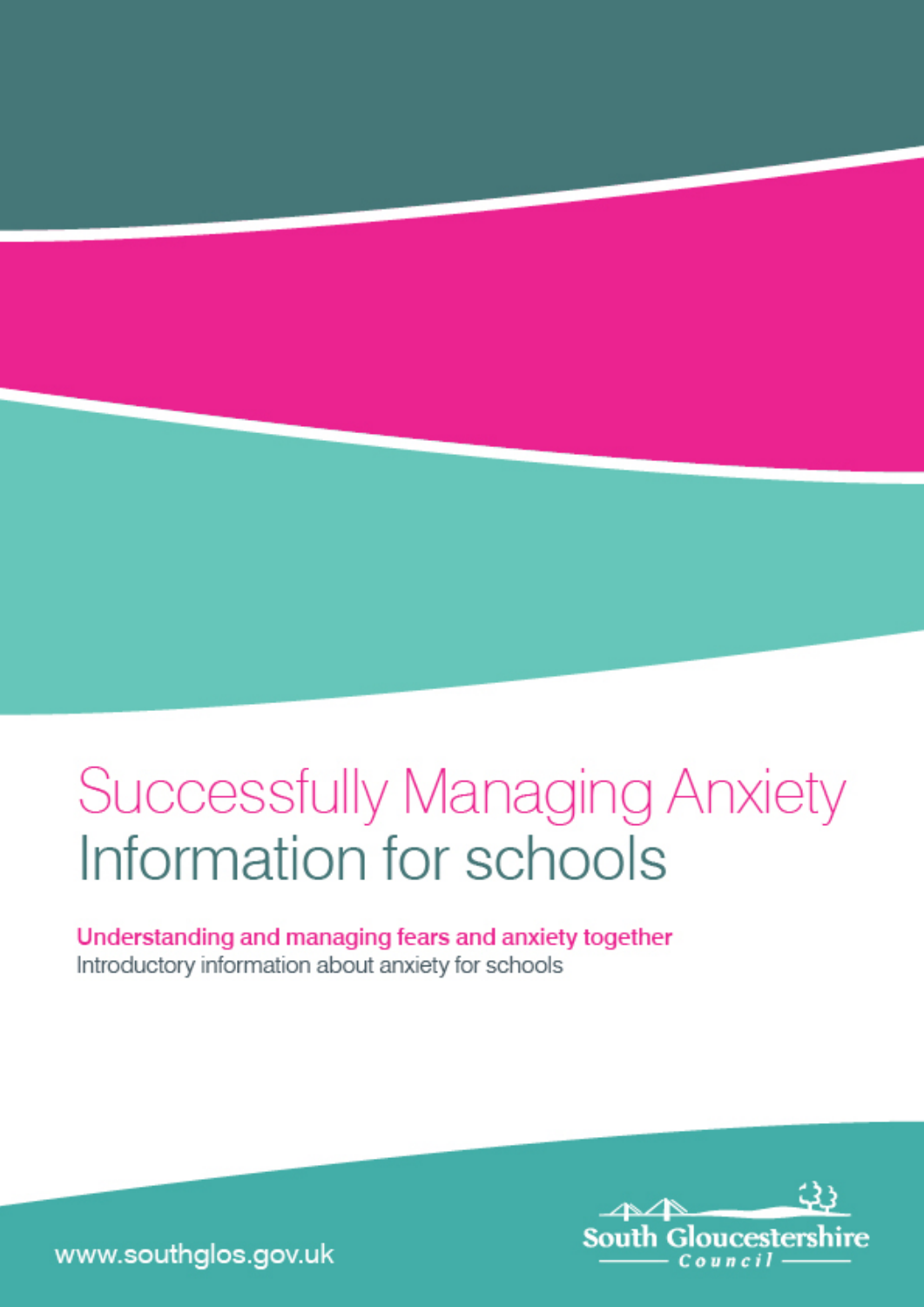### **Contents**

| 7. Publications that offer support and guidance to schools on developing wellbeing and positive |  |
|-------------------------------------------------------------------------------------------------|--|
|                                                                                                 |  |
|                                                                                                 |  |
|                                                                                                 |  |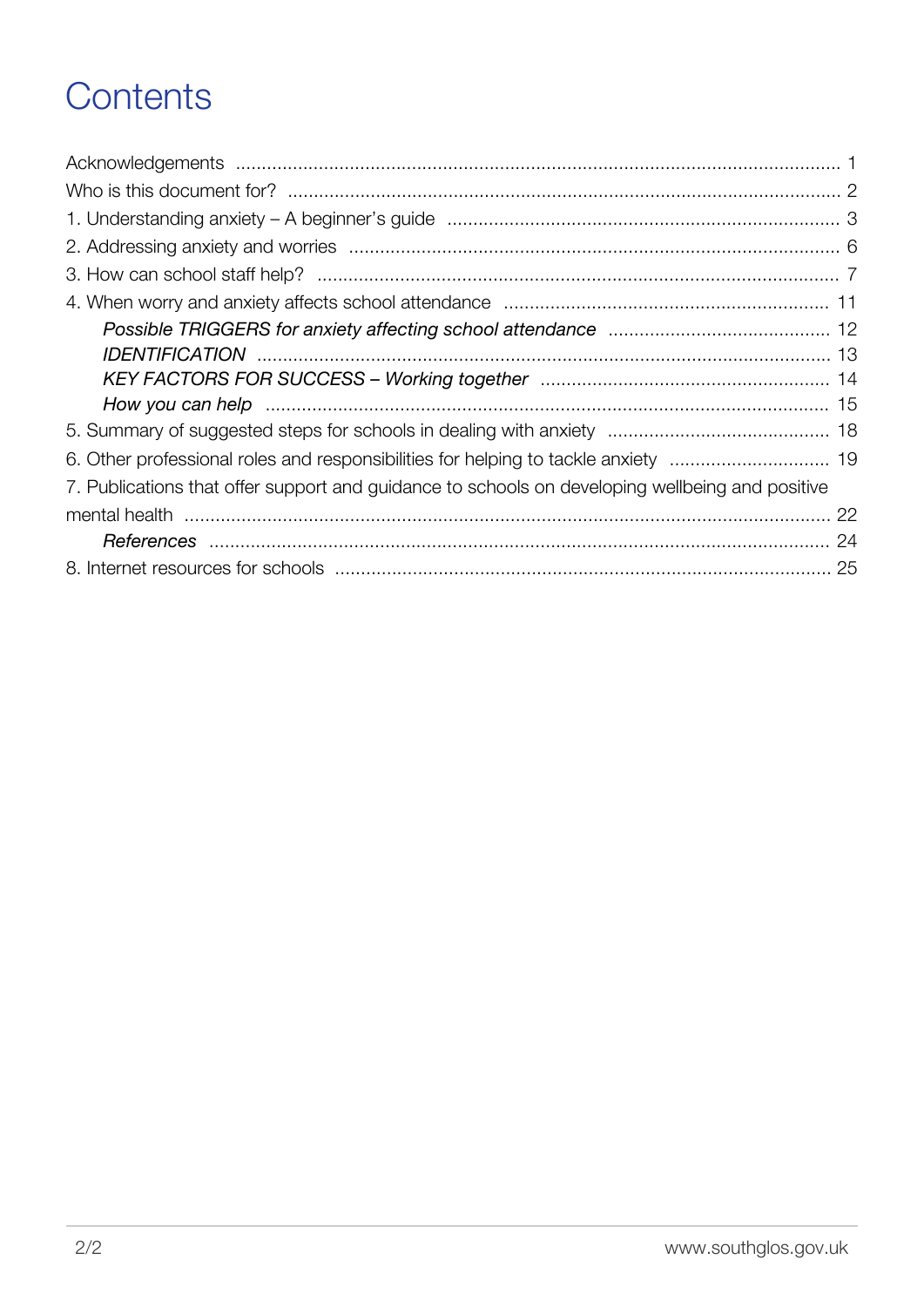### <span id="page-2-0"></span>Acknowledgements

With thanks to the following councils for allowing the use of their booklets:

- Northamptonshire County Council "Anxiety Tackling it together"
- North Somerset Council "Emotionally Based School refusal"
- Somerset County Council "Understanding Anxiety"

Thanks also to the authors of the many other electronic sites and resources mentioned in the text of this guidance.

Special thanks to the multi-agency anxiety project group that dedicated time and effort to its development. It included CAMHS workers, preventative services workers, public health and wellbeing staff and head teachers.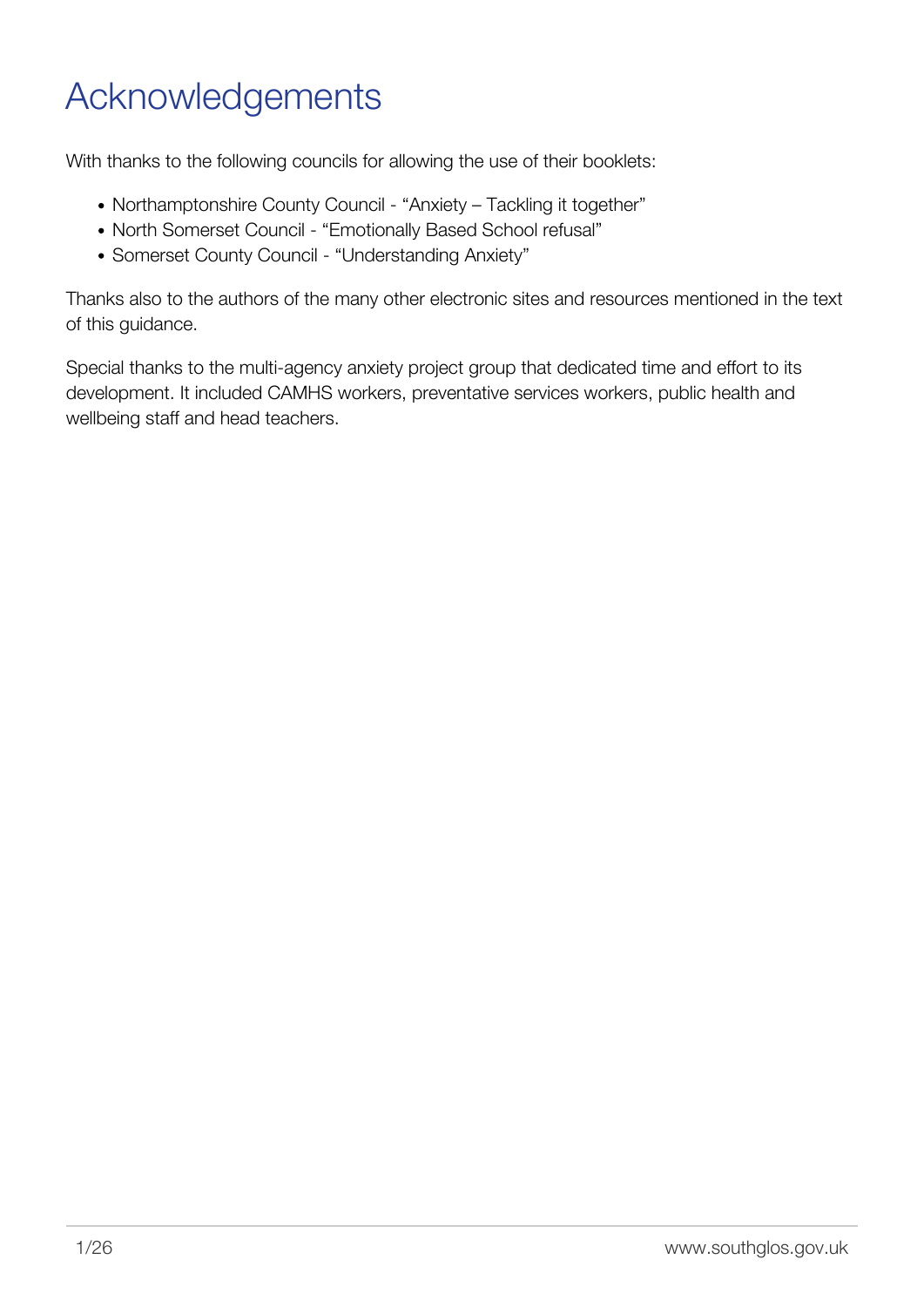## <span id="page-3-0"></span>Who is this document for?

This document provides information on anxiety and school phobia for teachers and other professionals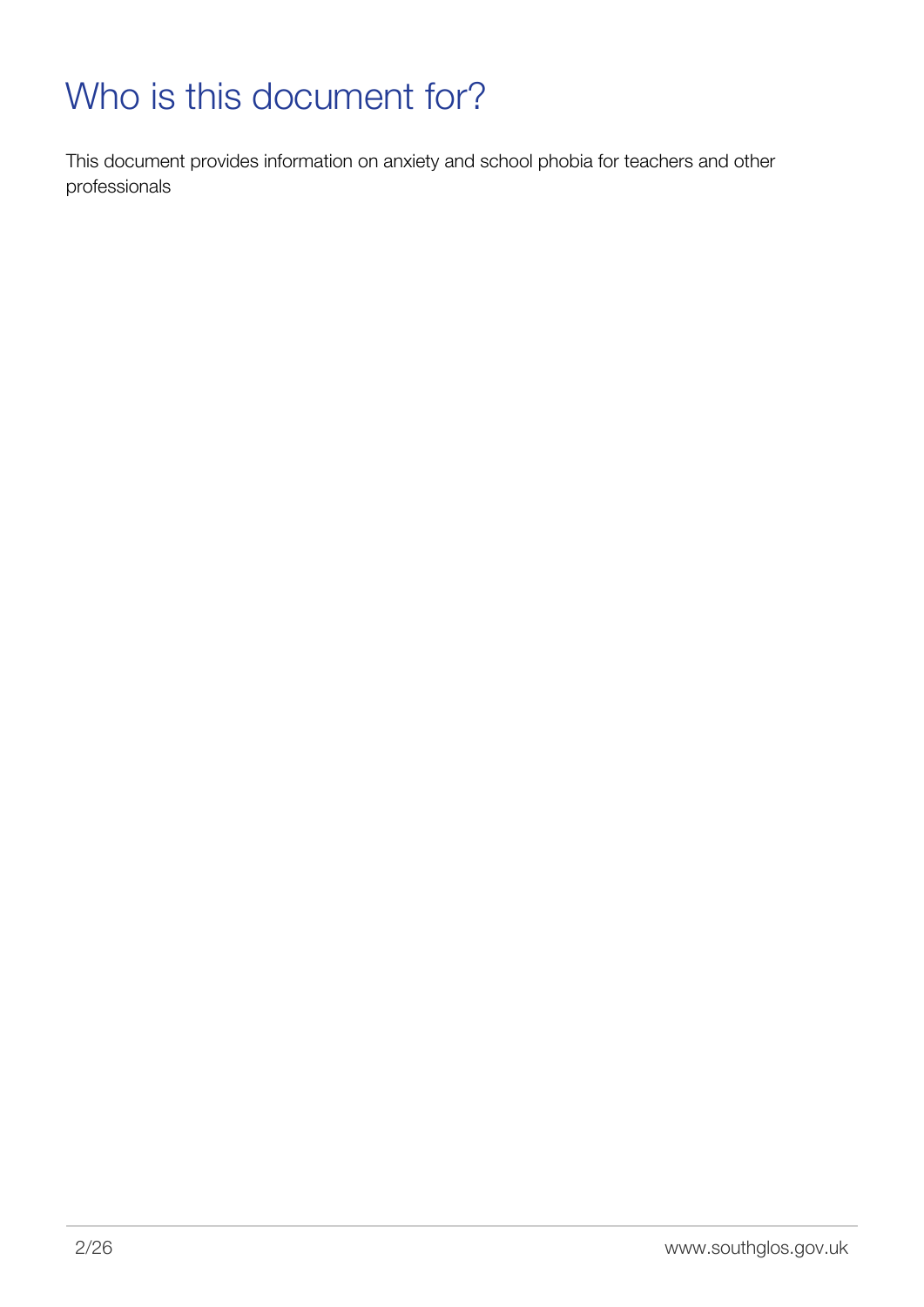## <span id="page-4-0"></span>1. Understanding anxiety – A beginner's guide

Fear, anxiety and worry are such a normal part of the human experience that we rarely stop to think about them; When we hear a sudden noise we feel startled; If we face a major decision most of us will fret about it. With these temporary anxieties we usually just keep going and don't generally stop to analyse what is happening.

In fact, lower levels of anxiety (or higher levels that are temporary) are useful to us. They cause our bodies to release a quick burst of the chemical adrenalin that produces extra energy, more muscle power and speeds our brain up. That can help us in things like school tests or escaping from physical danger.

When anxiety interferes with everyday life, especially socialising or going to school, people give it various names like 'anxiety disorder', 'social phobia', 'agoraphobia', 'school phobia' or 'anxiety based school refusal'.

Whatever we call it, it all comes down to having high levels of anxiety lasting a long time that are unhelpful and interfere with everyday life. These difficulties with anxiety are surprisingly common. Local information from the South Gloucestershire Online Student Survey (OPS) questionnaire (2014) captured the responses of 2398 students in Secondary schools and Further Education and 3753 students in Primary Education. It included a range of questions pertaining to stress and anxiety.

In Primary schools, the survey responses suggest that in an average class of 30 primary school students, six worry about going to school and between six and seven feel worried by school work.

In Secondary schools, survey responses suggest that in an average class of 30 secondary/Further Education students, 14 feel stressed about school/course work and, more broadly, 5 in 30 worry about going to school/college.

When anxiety moves beyond short-lived experiences and begins to interfere with everyday life, we need tools to understand what is happening. Section 1 mentions some tools that may be useful in dealing with anxiety.

Anxiety can be seen as having four main parts.

The first is **the emotional part**. This may be one of overwhelming fear. When dealing with anxiety it is also common to have feelings of anger, sadness, shame or guilt.

The second is the **physical part**. This includes feelings such as nausea, sweating, shaking, dry mouth and the need to go to the toilet.

The third is the **thinking part**: anxious thoughts. This may include detailed mental pictures of an awful event, or it may be a thought that the person cannot cope or isn't good enough.

What we do in response to these parts forms the fourth, the **behavioural part**. This includes everything from finding it difficult to speak to running away or self-harming.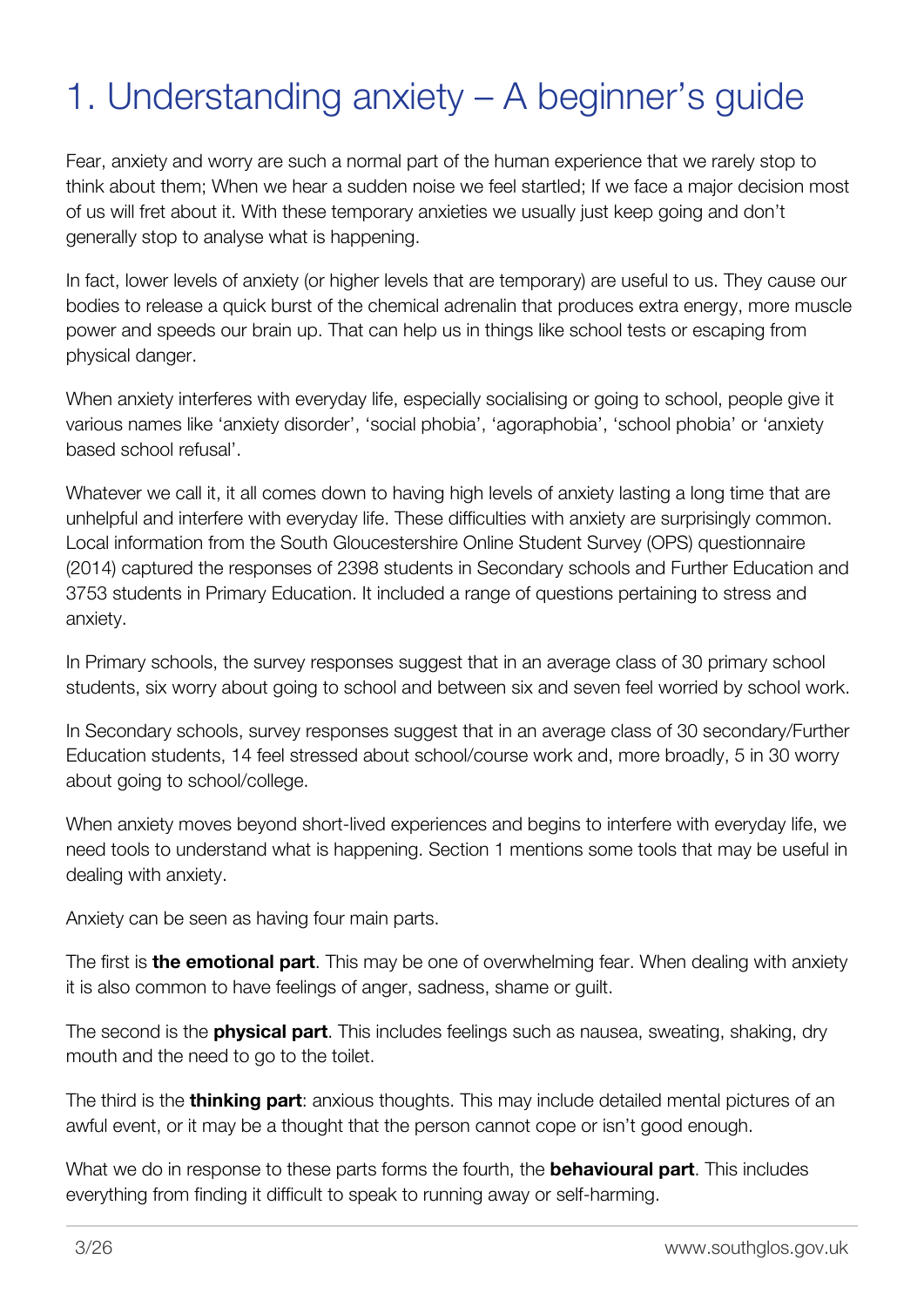When working with a young person who is anxious it is useful to see how these parts fit together.



The thought of facing a situation, e.g. having to attend school, leads to feelings of fear (and possibly anger, sadness or shame). The young person experiences strong physical reactions, which could include very real physical pain. They may have lots of thoughts about all the awful things that could happen in school, often accompanied by an absolute conviction that they cannot handle it. This then leads to an active avoidance of the situation, e.g. school, or possibly even avoidance of any reminders of school.

Avoidance of the situation may reduce anxiety at that time, however, when faced with the same situation again, the anxiety will return and increase.

With a repeated pattern of anxiety these feelings often build up into a **vicious circle**. Parents and carers can also become increasingly anxious themselves as a result of the distress shown by their young person.

These patterns may vary somewhat from person to person, but it may look a little like this.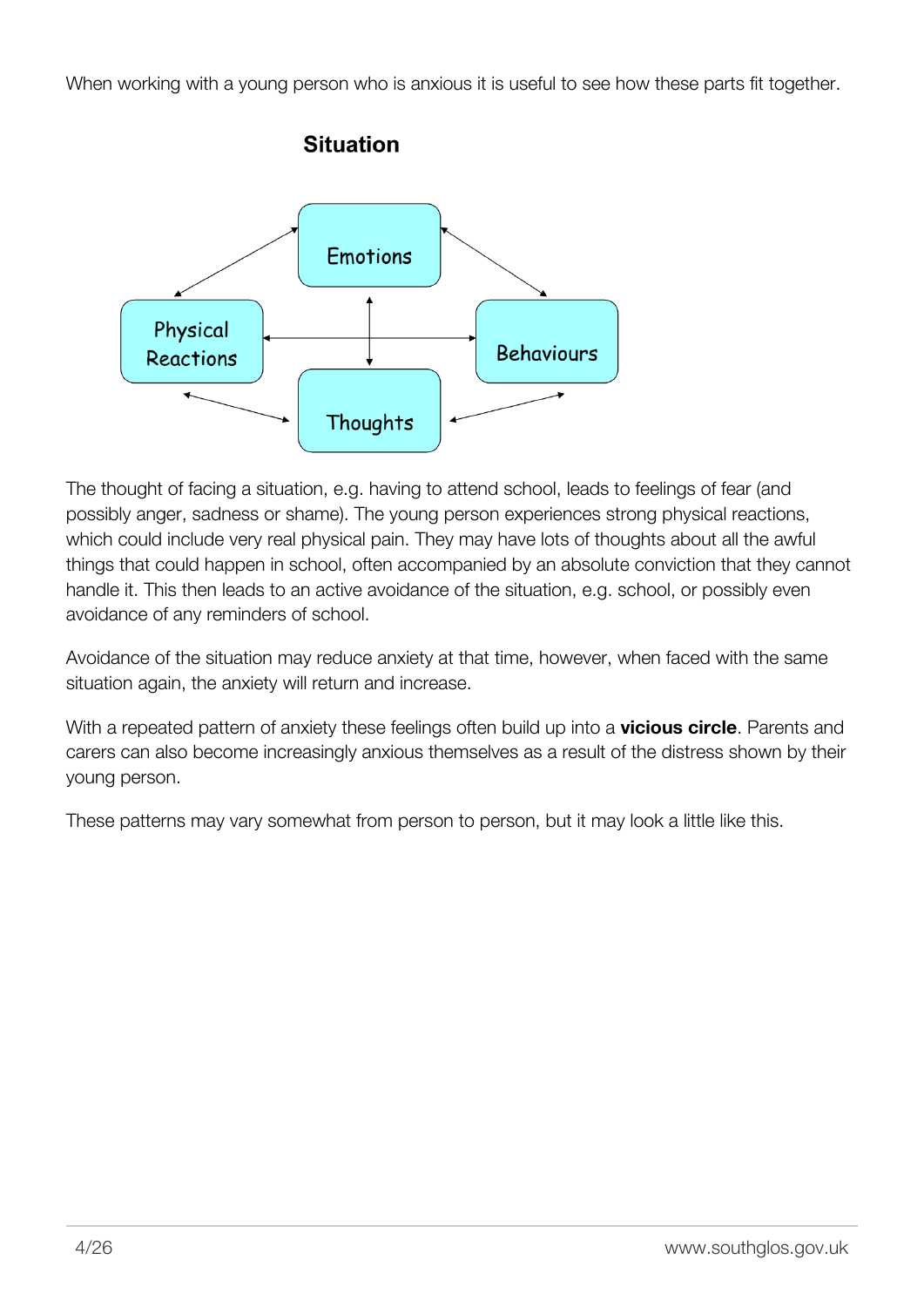

anxiety

**Feelings of anxiety** in a young person can be increased by things offered to demonstrate support for them. For example:

- **Parents/carers' own anxiety about their young person's situation**
- Other people around them minimising or dismissing the feelings relating to the anxiety
- Reassurance that inadvertently demonstrates that there really is something to be afraid of

What is most important from this diagram is that **the sense of relief that comes from avoiding the situation** acts as a powerful re-enforcer for the avoidance of anxiety. The relief 'rewards' the avoidance behaviour while at the same time undermining the young person's belief in their ability to handle the situation. This can lead to a further vicious circle with anxiety increasing over time.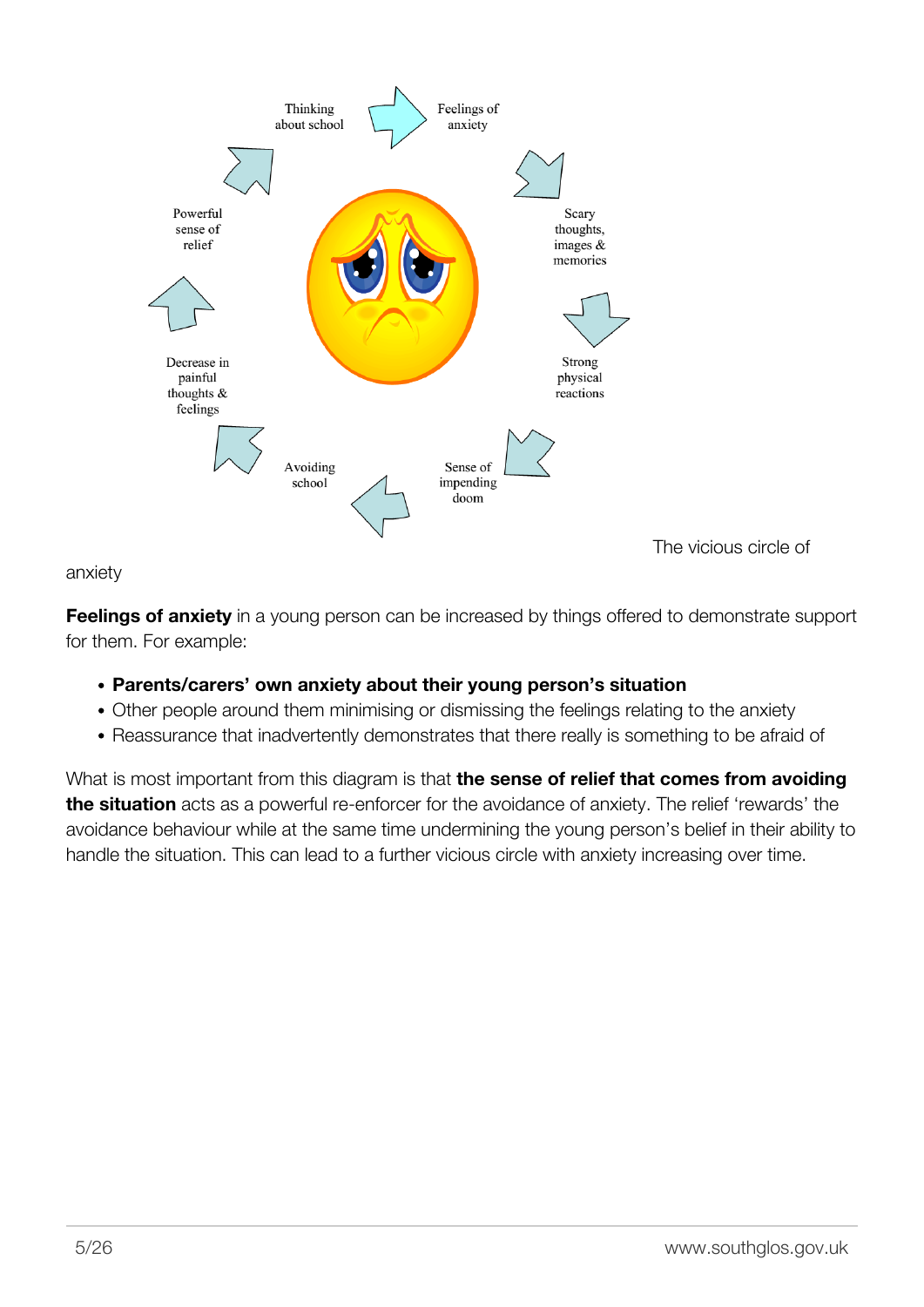### <span id="page-7-0"></span>2. Addressing anxiety and worries

Successful work involves helping young people, their parents/carers, and others around them, to accurately investigate and assess the 'awfulness' of the situation. This means dealing with realistic concerns such as bullying, gently challenging fears that have grown out of proportion, and checking if the young person is over estimating the likelihood of the bad things happening.

It is also important to find ways to deal with these understandable anxieties. Furthermore, it is vital to ensure that strong feelings do not spill over into blaming the young person, parents/carers or the school for causing or maintaining the anxiety, as this will serve only to increase tensions and lead to the young person feeling more anxious.

Most important of all, it is vital to teach the young person and their parents/carers effective coping strategies to deal with any feared situations in school, or out. With these kinds of interventions and attitudes to anxiety, the previous vicious circle may be turned into the following preferred **coping circle**.

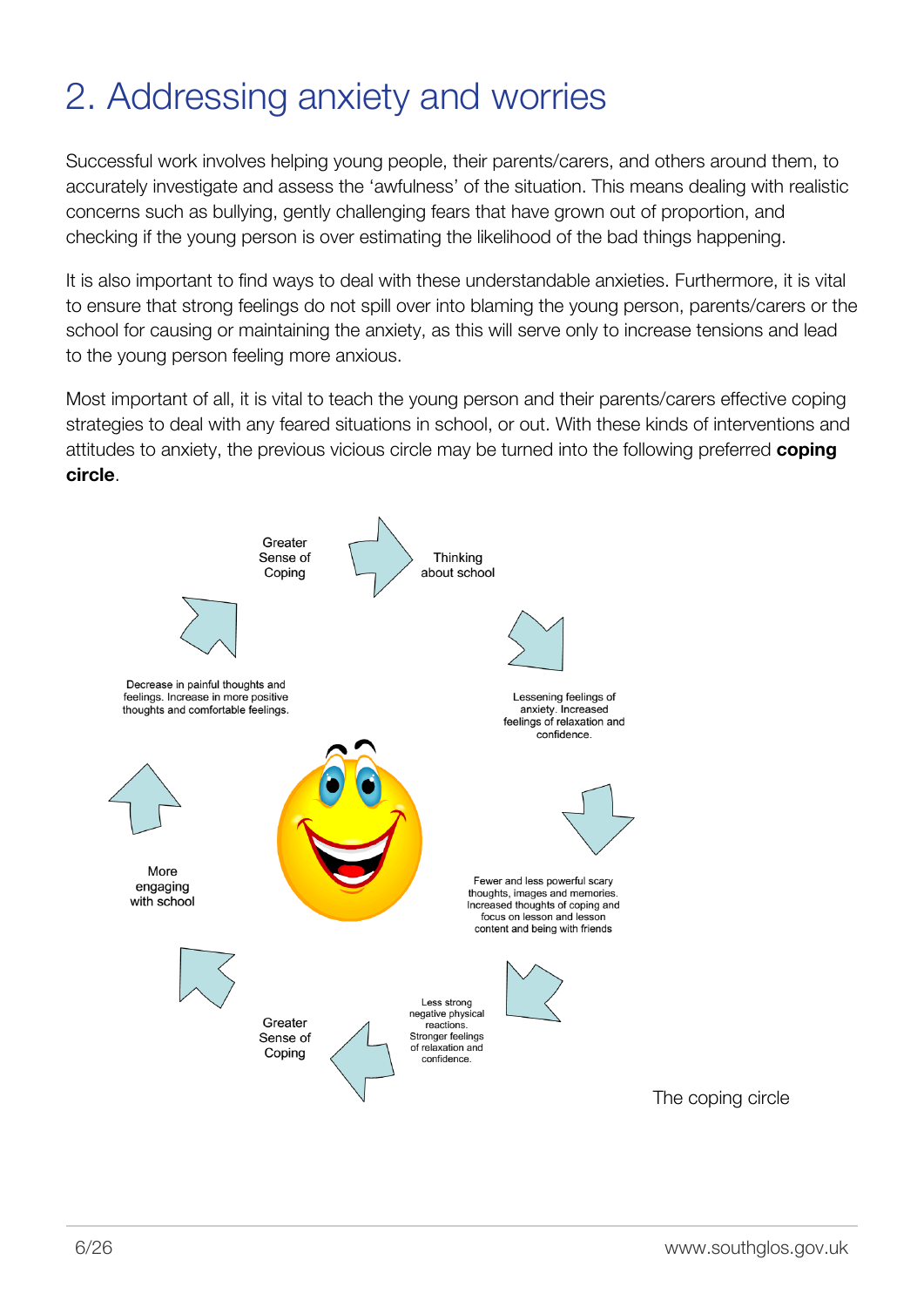### <span id="page-8-0"></span>3. How can school staff help?

Children who are anxious may attempt to keep their discomfort hidden from view. They may be quiet and obedient in class and can therefore be easily overlooked. Nevertheless, they may be anxious about doing the wrong thing, about their schoolwork not being perfect and about social relationships. Worries about issues that arise outside of school may also interfere with their ability to concentrate in class or relate to others. The toll their worry takes in terms of physical and emotional costs, as well as interfering with social and academic functioning, is one that teachers cannot overlook.

### **Take the child's concerns seriously**

Explore with the child, if they are able to, how are they managing, what they might be finding difficult and what they might need some extra help with. Try to be aware of how your own thoughts and feelings about the child and situation might be unintentionally communicated through your body language and what you say. Reassure and express confidence in the child's ability to overcome anxious feelings with the help of home and school. If it seems that they are overwhelmed, discuss and decide on some ways to reduce expectations for a defined period of time. However, maintain regular routines because these are often helpful.

### **Create a positive classroom environment**

Children feel safest when they sense that their needs are being met, or at a minimum that their needs are respected and understood. Children who are anxious perform best in a calm, supportive, but organised classroom. Change and uncertainty can be unsettling, so a structured, calmly disciplined classroom will let children feel safe and know what to expect. A classroom management style which emphasises positive recognition, reason and respect is ideal.

### **Prepare for changes in routine / supply teacher**

Anxious children try very hard to please and predict what is required in a situation, so changes of any sort may be experienced as very stressful. When possible, send a note home the day before to alert the child/family to a change in routine; this will allow the child to process the change in his or her comfort zone and will make the transitions go more smoothly the next day.

### **Prepare for a child's return after illness**

Children who are anxious may be very worried about the work they have missed while they were out. Assign a responsible buddy to copy notes and share handouts. If tests are being given the day of the child's return, give them the option to take the test at another time and use the test-time to make up any other missing work.

### **Consider seating within classroom**

Children who are anxious can struggle with fear about the unlikely event that they will get in trouble. Seating them away from more boisterous classmates will be less distracting and may help them focus on their work, rather than feeling responsible for the class.

### **Provide clear directions**

Concerns about getting the directions wrong, either because of distraction or misunderstanding,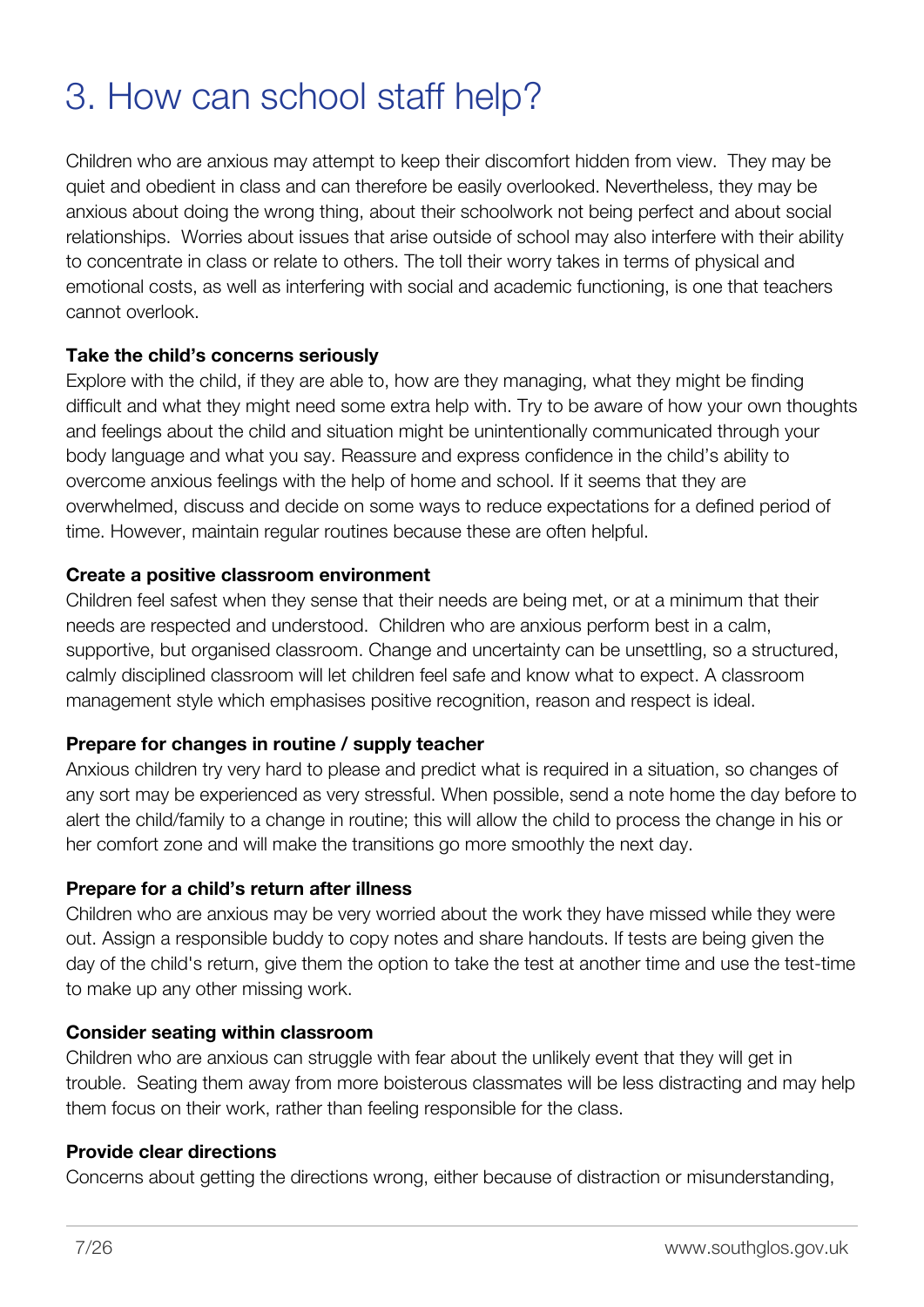are common. Giving clear, unambiguous directions, and where possible having directions written on the board or elsewhere, may reassure children who are anxious that they have understood.

### **Discourage avoidance / encourage 'having a go'**

The tendency to avoid difficult situations or tasks stops a child learning how to manage in spite of feeling anxious. Encouraging students to participate and 'have a go' helps them get over doubts about their ability to manage. Where necessary, the task or situation can be modified to provide more manageable steps, e.g. larger tasks, such as projects, can be broken down into individual steps. The child can be encouraged by setting intermediate deadlines, with more regular checking and positive reinforcement from the teacher to maintain progress. Anxious children often have perfectionist standards, which results in completed work being "not good enough" to hand in. Encourage submission of any part of a completed task.

However, encouragement can feel like unhelpful pressure for some children, so do not force a child to take on something that is too overwhelming.

### **Set realistic expectations**

Feeling pressure to be perfect is common for children who are anxious. Setting realistic expectations for academic work is important to help them learn to better manage their anxiety.

### Modify and monitor stressful activities

### **Class participation**

Fears of getting the answer wrong, saying something embarrassing, or simply having other kids look at them may be concerns for an anxious child. Determine the child's comfort with either closed questions (requiring a yes or no response) or with opinion questions; start with whichever is easiest. Use a signal to let the child know that his turn is coming. Provide opportunities for the child to share knowledge on topics in which he or she is most confident. Avoid asking the child to go up to the board to answer questions, or approach that situation by eliminating the risk of being wrong, e.g. by asking the child to write up a pre-agreed response.

### **Class presentations**

Children who are anxious may have difficulty with oral reports and presentations. Consider having the child present to a smaller group, the teacher alone or have the child audiotape or videotape the presentation at home.

### **Testing conditions**

Test situations may be particularly stressful for children with anxiety difficulties. Teachers may be able to modify assessment tasks to relieve some of the pressure. Short answer, multiple choice and match type testing may easier for anxious teenagers than producing essays and longer answers, which require a lot of thinking and planning and may be overwhelming. It can be helpful to provide breaks during, or extra time, for tests; just knowing that the time is available may obviate the need to use it. Sometimes anxious children become distracted when they see other children working on their tests or turning them in; they may inaccurately assume that they don't know the material as well. Testing in an alternative, quiet location may be preferable for some children. Consider the use of word banks and equation sheets,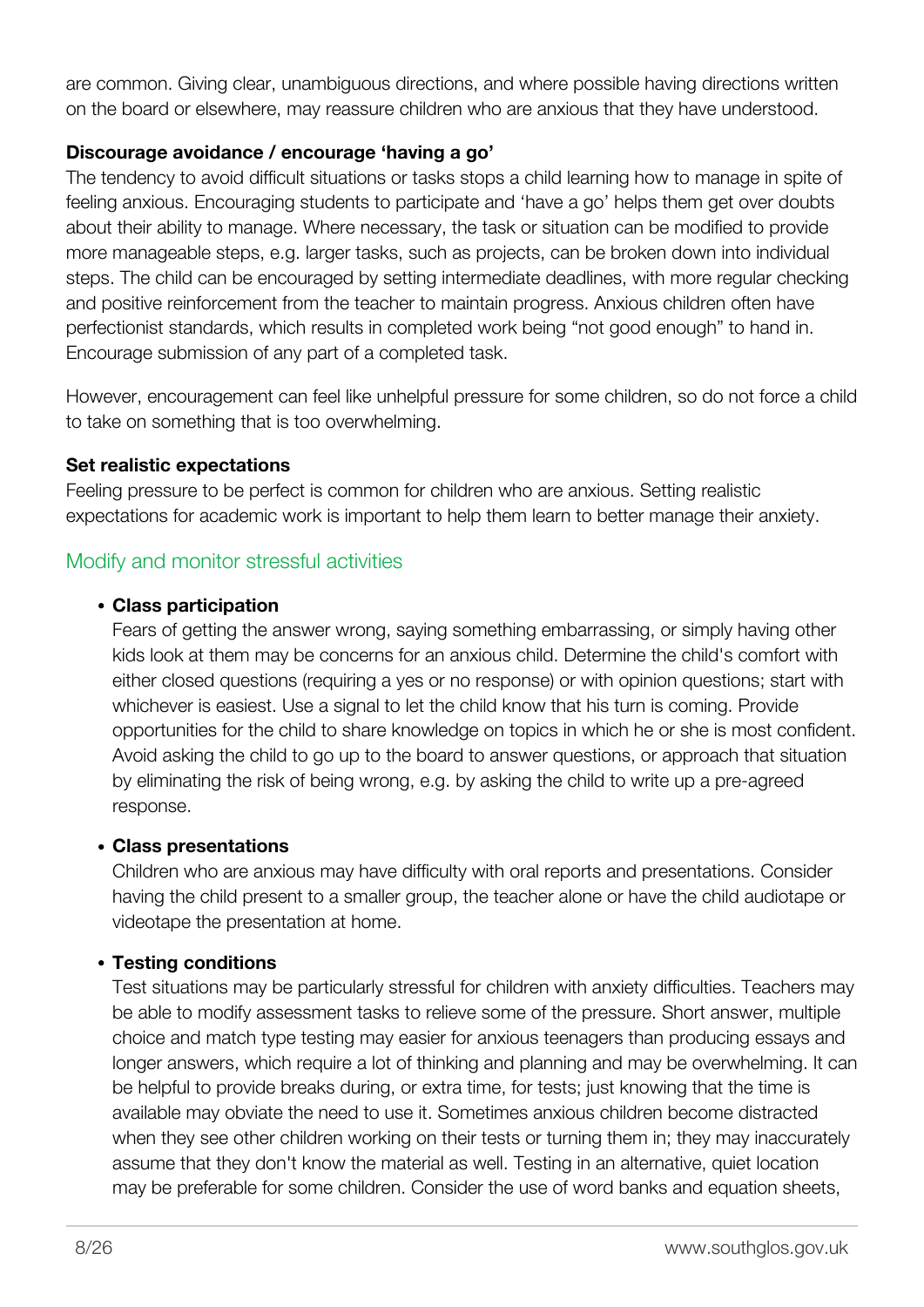to cue children whose anxiety may make them "blank out" on rote material.

### Develop independence

Provide opportunities for children with anxiety to take on special responsibilities that help them support their view of themselves as capable. Developing a sense of independence reduces their need for reassurance and builds confidence.

### **Consider assemblies / large group activities**

Children who worry are likely to feel more anxious in larger crowds. Until a child feels secure in the assembly hall, allow them to sit where they feel most comfortable e.g. at the end of the row at the back. Gradually see if they can re-join their class.

### **Consider break and lunchtimes / unstructured activities**

Free choice times can be a welcome and necessary break from the pressures of school for most children, but fears of rejection in the dinner hall or on the playground can take the fun out of free time. Bridge the gap socially by creating ties with small "buddy" groups of children, with the provision of more structured activities, perhaps in a specially designated room. These can create a shared experience which children can then draw on later. Rather than allowing the other children to select the buddy groupings themselves, alternate this with a "counting off" technique or drawing straws to allow variability in the groupings.

### **Teach coping skills**

Learning about feelings and how they can be managed can really help. All schools should be providing a personal, social and health education curriculum that emphasises life-skills, focusing on self- awareness, motivation, managing feelings, empathy, social skills, relationships and problem solving. However, children who are anxious may require a more individualised programme of social and emotional learning that emphasises coping skills. These may include deep breathing techniques, using distraction techniques and practicing positive self-talk.

### **Provide a cool down / "time out" pass**

Pressures build for anxious children, so being able to leave a situation briefly to get a drink of water or wash their face can allow them to clear their heads and return to class on a less anxious track. Since anxious children may be hesitant to ask for this and risk being the centre of attention, use an agreed exit card which the child simply places on his or the teachers desk (or other agreed exit strategy), which signals they are leaving for a break. Many children prefer to sit in the desk nearest the exit door to allow an unobtrusive exit. Sometimes it is helpful to have a nominated safe place in the school building that they can retreat to.

### **Prepare for emotional meltdowns**

While the hallmark of anxiety is avoidance (and a running or "flight" response from a situation), if an anxious child perceives a situation as highly threatening, they may respond with a "fight" response, i.e. by becoming quite agitated or even occasionally aggressive. The child is typically hugely remorseful after an outburst and regrets responding in this manner. If this occurs and you cannot ignore the behaviour, staying calm, talking quietly and being reassuring is more helpful than challenging the child. Try to avoid physically intervening, because this may escalate the behaviour.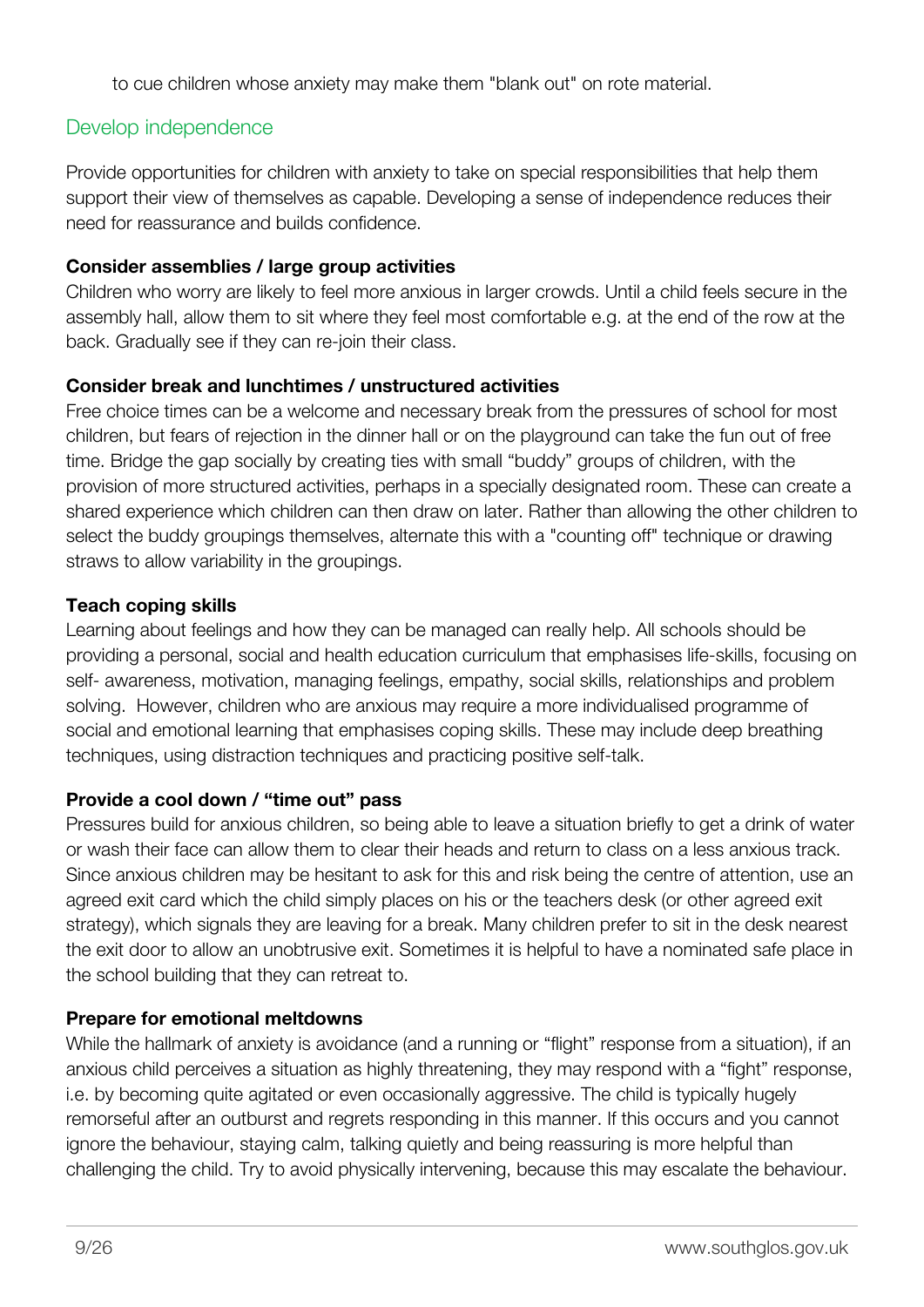### **Provide a safe person**

Having one person at school who understands the child's worries and anxieties can really make a difference for a child who is anxious. A teacher, teaching assistant, learning mentor or other member of staff can be identified as a person for the child to "check-in" with briefly (5-10 minutes) to help dispel worrying thoughts, problem solve any immediate difficulties, to get reassurance and return to class.

#### **Modify homework expectations**

If children are spending inordinate amounts of time on homework because of excessive redoing, rechecking, rereading, or simply worrying that the task wasn't done thoroughly enough, the teacher can set a reasonable amount of time for homework and then reduce the homework load to fit into that time frame. Teachers can also provide time estimates for each assignment (this could be helpful to the entire class), so that the anxious child can attempt to stay within 10% of the estimated time. Eliminate repetition by having the child do every other mathematics question. Reduce reading and writing assignments; perhaps consider books on tape if a child is unable to read without repetition. For a child with writing difficulties, consider having a parent, teacher or another child "scribe" for the child while he or she dictates the answers.

### **Plan for school trips**

Compounding the normal worries for an anxious child, school trips include the factors of being away from home and parents, and a change in routine. Accommodate the child's level of readiness so that he or she can participate as fully as possible. Consider having the child in the "teacher's group" or having parents accompany the group until the child is ready to handle an excursion without these supports in place.

### **Access help when needed**

Anxiety can be caused by a range of factors. When children's anxiety symptoms are severe or persistent it is important to share this with others in the school to get further advice and support. Good practice that should be in place in school will include:

- a proactive pastoral care system for monitoring, promoting and supporting the mental health and emotional well-being of young people;
- clear policies for behaviour, discipline, tackling bullying and promoting attendance which are implemented consistently across the school;
- maintaining active, supportive links with parents/carers and a positive, joint-problem solving approach; and
- the adoption of a staged approach of assessment and intervention for young people who appear anxious and/or reluctant to come to school in line with Single Assessment Framework early help [\(SAFeh Toolkit\)](http://sites.southglos.gov.uk/safeguarding/children/i-am-a-professional/single-assessment-for-early-help-safeh-toolkit/) procedures and the SEND Code of Practice.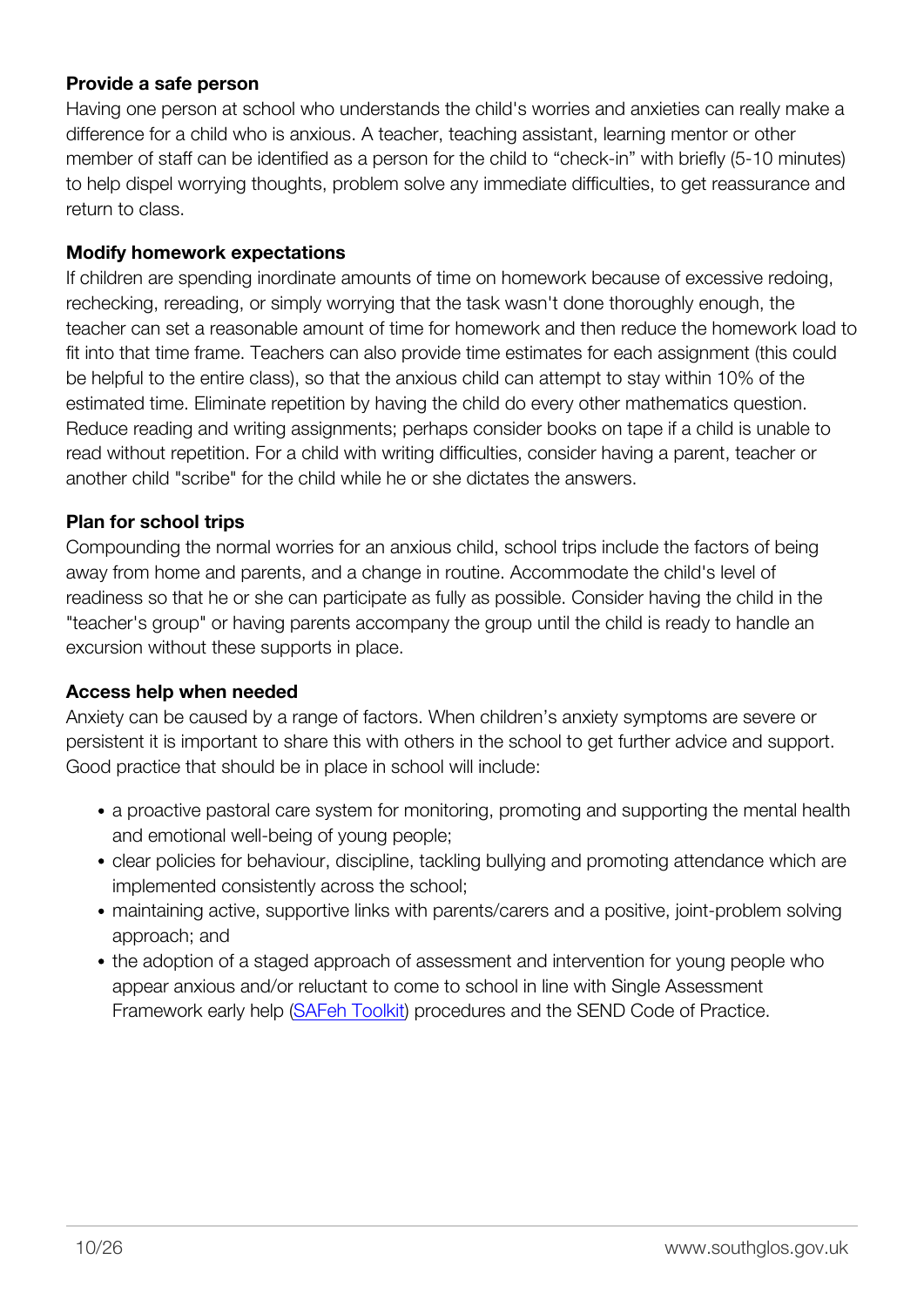# <span id="page-12-0"></span>4. When worry and anxiety affects school attendance

School is central in prevention, early identification, and continuing management of anxiety provoked school refusal.

Early intervention is vital as the shorter the period of school attendance being affected, the more likely the young person is to return to school.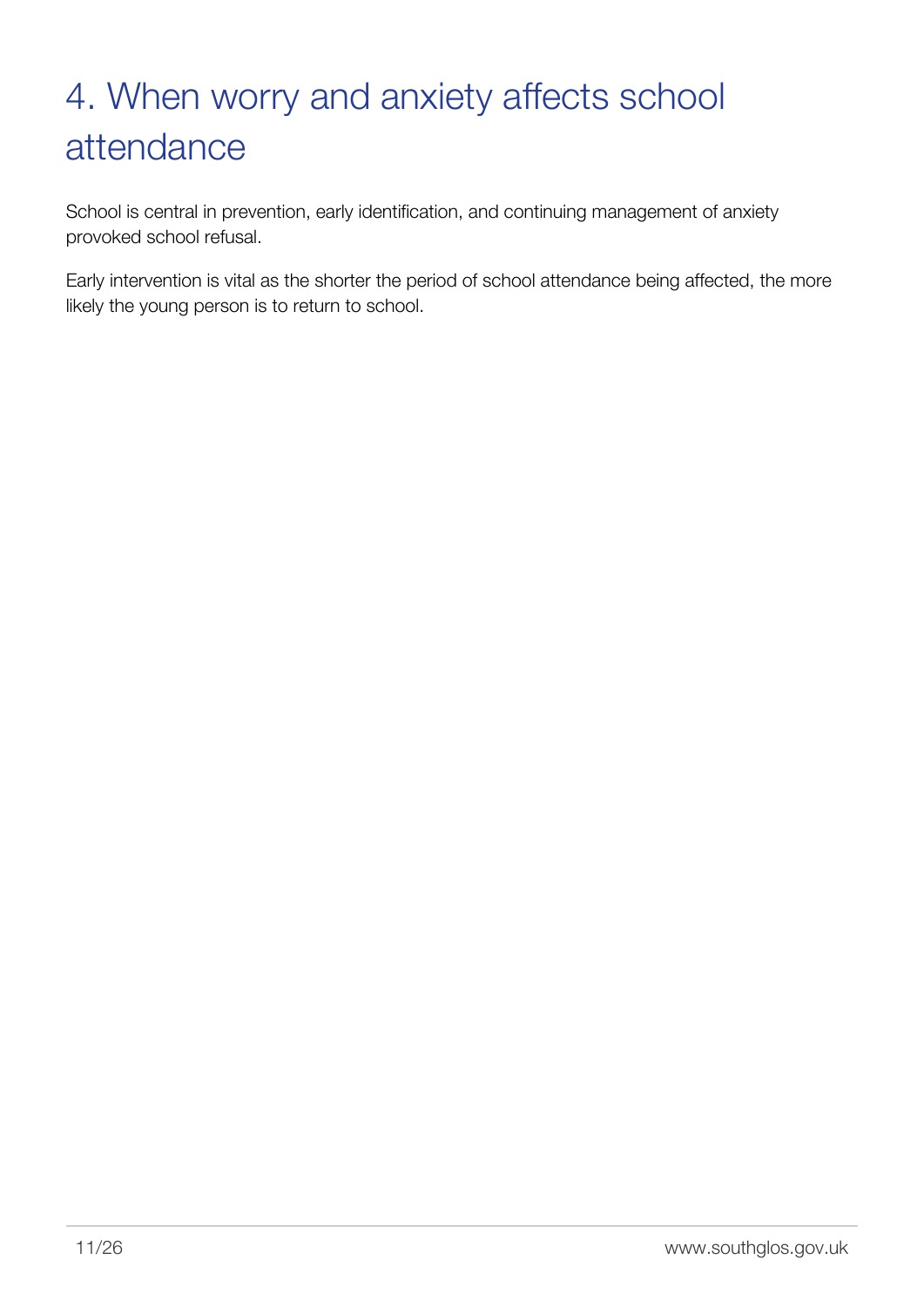# <span id="page-13-0"></span>Possible TRIGGERS for anxiety affecting school attendance

There are various factors which may contribute towards, or trigger, a young person's vulnerability. These may include:

- School transfer (especially year 6/7)
- Anxiety about the journey to school and travel sickness
- Educational demands and pressures, e.g. unidentified learning needs, a young person's wish to do better, fear of failure in class or tests, fear of examinations, fear or dislike of a specific teacher or subject
- The unpredictability of teacher requests or young people's behaviour, e.g. noise levels in class, differing teachers' methods of controlling classroom behaviour, crowding in corridors or queues, break and lunch times, changes in routine (e.g. supply teachers.)
- Bullying or fear of being bullied, by young people and/or adults
- Social factors, e.g. lack of identifiable peer or friendship group, complicated teenage relationships, changes in student groups
- Traumatic events or illness within the family, e.g. bereavement, domestic violence, family history of anxiety affecting school attendance, adult mental health problems
- A young person being worried about a parent/carer
- A young person dealing with caring duties at home
- A young person's own long-term illness resulting in prolonged absence from school

Some young people may be more sensitive to the above triggers than others.

Depending upon the presence and number of these factors, a young person may manage the anxiety and perceived threat of school, or fail to cope, such that it causes school refusal. In some cases, the young person may not excessively fear school but simply find life at home preferable, with extra attention and reinforcement in this context, or feel they are supporting their parent/carers more by being at home.

It is possible that a young person may be experiencing a number of these triggers, hence the multiplicity and complexity of anxiety provoked school refusal makes it difficult to understand for young people, parent/carers and professionals involved.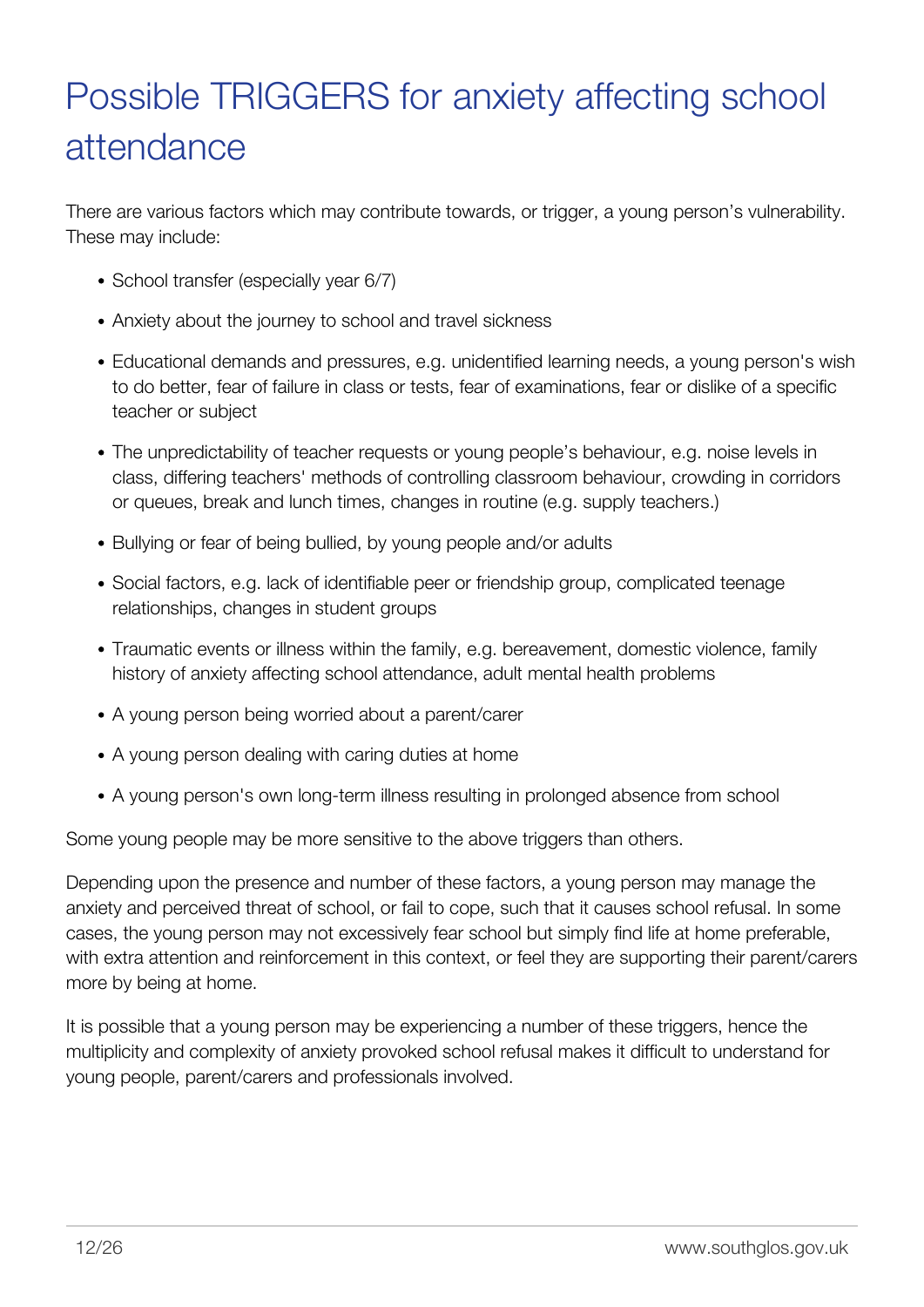# <span id="page-14-0"></span>IDENTIFICATION

It is very **important to be proactive** in addressing anxiety provoked school refusal, before it becomes entrenched. Schools and parents need to be vigilant in monitoring attendance of young people where a pattern of non-attendance for minor ailments can become the norm. It is important that schools and parents work in partnership from the beginning when problems are first identified. A quick response is particularly appropriate where complex and acute problems are evident. Schools should take the initiative in making early contact with parent/carers to discuss the young person's non-attendance.

### **Anxiety induced school refusal can be identified by a number of factors***,* including:

- Severe difficulty attending school, with periods of prolonged absence
- Staying away from school with the knowledge of the parent/carer
- Patterns in absences, for example particular days and subjects
- A history of anxiety (including anxiety affecting school attendance) within the family
- Reluctance to attend school trips
- Frequent absences for minor illnesses (a pattern which may not be noticed by schools)
- Anxiety on separation and inappropriate dependence on family members
- Evidence of under-achievement of learning potential
- Poor personal hygiene
- Social isolation and avoidance of class mates or the peer group in general
- Regular absence without indication of anti-social behaviours
- Challenging behaviours, particularly related to specific situations within school
- The young person expressing a desire to attend classes, but being unable to do so
- Severe emotional upset with excessive fearfulness, outbursts of temper and complaints of feeling ill on school days
- Episodes of self-harm behaviours
- Depression and a sense of isolation, low self-esteem and lack of confidence
- Confusion or extreme absent-mindedness demonstrated in school work by a lack of concentration and lowering of attainments
- Physical changes sweating, sickness, aching limbs, hyperventilation, panic attacks, abdominal pain, headaches, rapid weight loss or gain
- Disruption of day to day activities, affecting the family and often putting a great deal of pressure on parent/carers and siblings
- The fear is persistent and maintained in spite of reasoning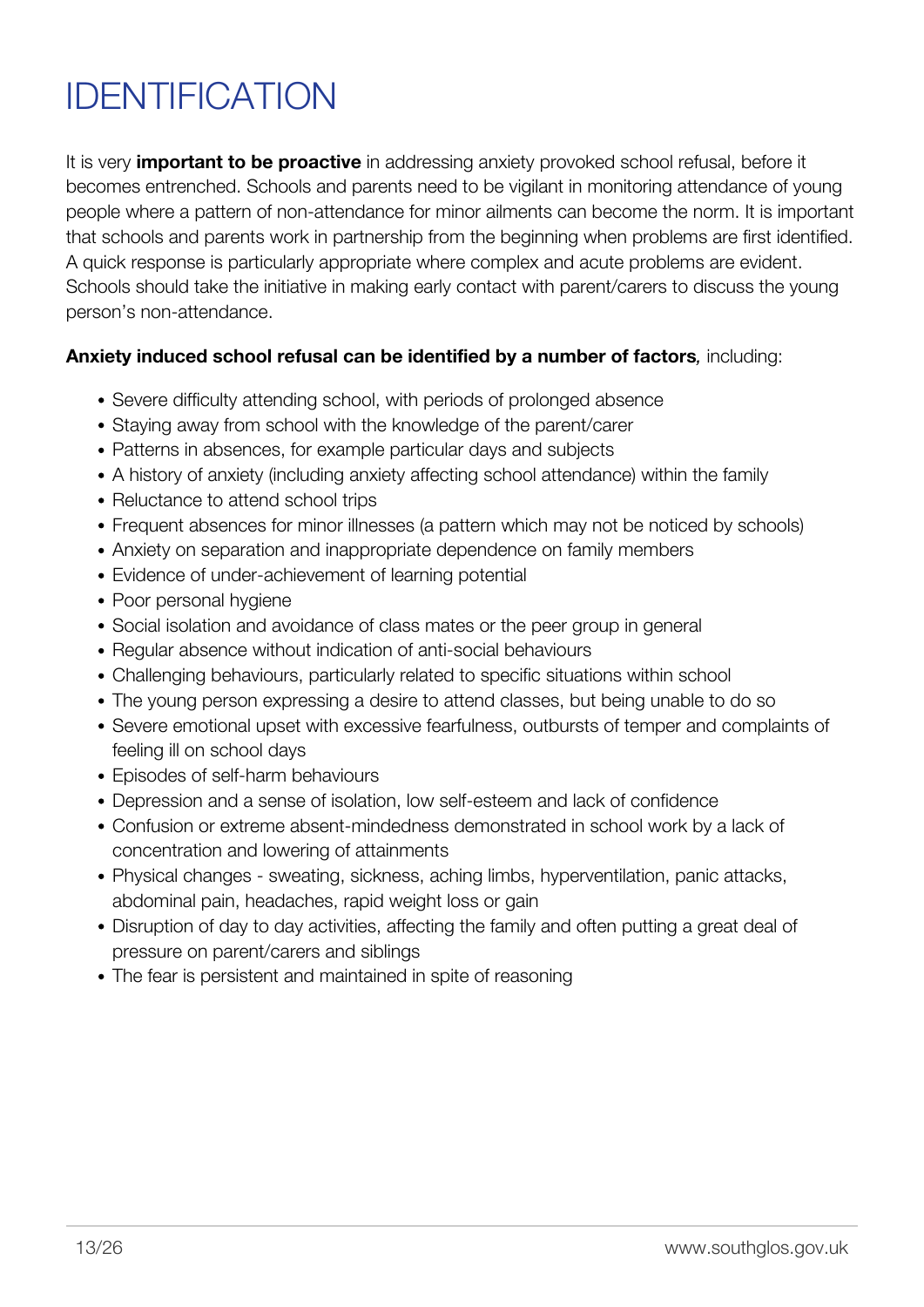# <span id="page-15-0"></span>KEY FACTORS FOR SUCCESS – Working together

It is vital that parent/carers and school staff work in partnership to ensure they have the whole picture of the young person's difficulties. Some young people who are anxious about school function very well socially in other aspects of their lives, e.g. mixing with certain friends or going to specific sport and youth clubs of their choice. This can lead people to believe that perhaps the young person is not really anxious at school and maybe it is a case of the parent/carers not insisting that their son/daughter attends.

Equally, a parent/carer who has coped with mornings where their child vomits in fear of school, or has tempers severe enough to cause damage to the house, might feel the school is not taking their concerns seriously enough.

Open and continuous communication is key.

School is central in prevention, early identification, and continuing management of anxiety provoked school refusal. Try to work with parents, and try to avoid using formal responses such as school attendance letters at the beginning of the work. The best starting point may be mutual action plans and practical ideas that try to problem solve together with parents and young people how things can be achieved.

**Where concerns about a child/young person are continuing**, other strategies used by schools should include:

- [Putting in place an Early Help action plan listing the strategies currently being used](http://sites.southglos.gov.uk/safeguarding/children/i-am-a-professional/)
- [Initiating a Single Assessment Framework early help \(SAFeh\)](http://sites.southglos.gov.uk/safeguarding/children/i-am-a-professional/)
- Holding TAC/F (Team Around the Child/Family) meetings and subsequent reviews.
- Requests for specific help to other services made through Access and Response Team (ART) formerly First Point) Tel. 01454 866000
- Using the behaviour handbook for schools in South Gloucestershire. LINK
- Using the handbooks for schools on Special Educational Needs and Disabilities in South Gloucestershire LINK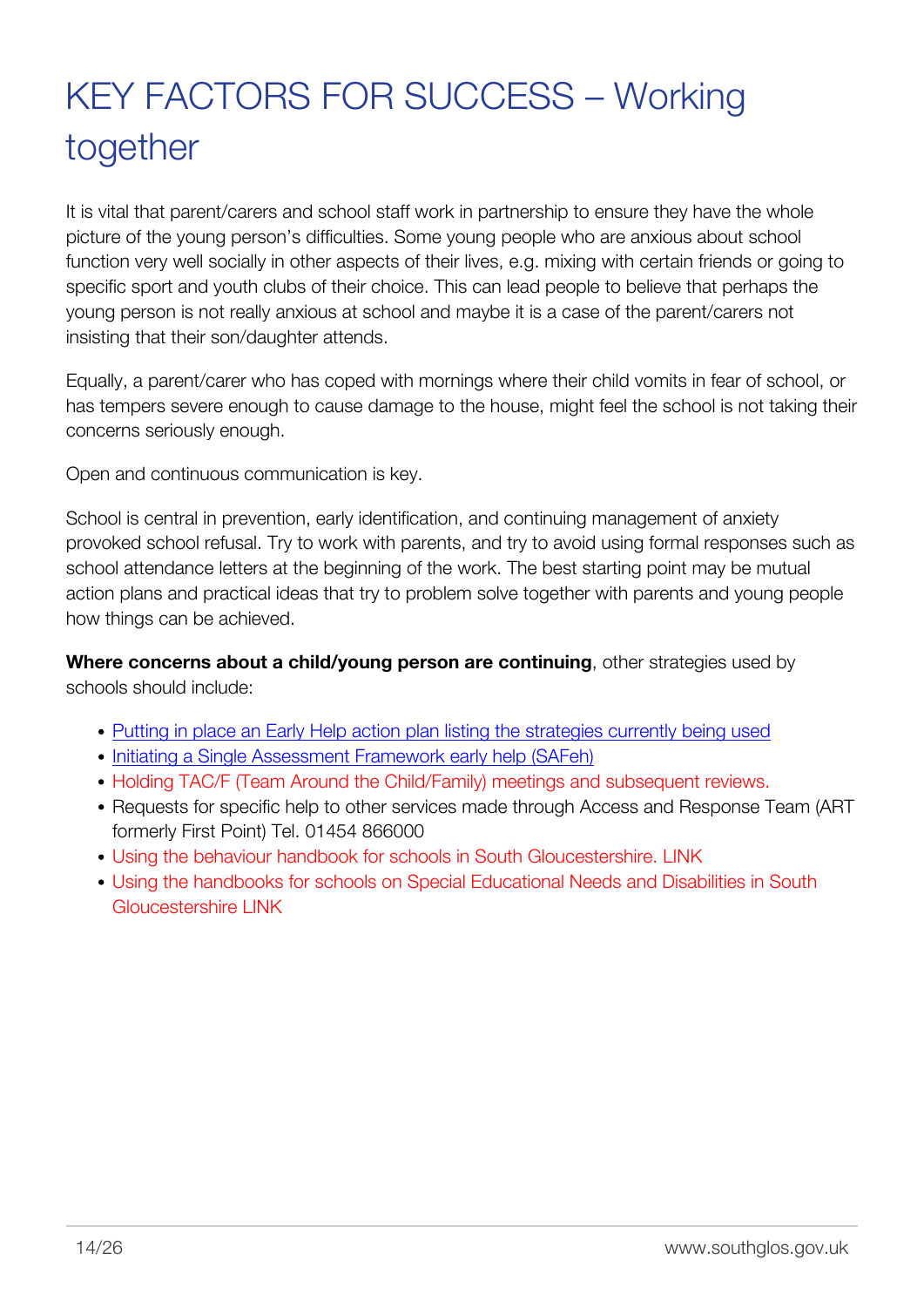### <span id="page-16-0"></span>How you can help

### Strategies for schools to support the family

Where a young person avoids or refuses to attend school, the picture at home may be one of unhappiness for all concerned. Parent/carers are frequently despairing and they may feel guilty or blame themselves for their young person's anxiety and reluctance to attend school.

- Positive and constructive **involvement from within the family** is a key factor in overcoming anxiety induced school refusal
- **Early contact** with the family to discuss the young person's reluctance to attend and any contributory factors as perceived by the family
- Develop knowledge of **support and resources** that family members could use to help resolve issues relevant to young person's anxiety
- Being prepared to meet with the family on **neutral territory**, or at home where there are family issues with school
- **A key person** should be identified within school that the family can contact. It is important that this person is someone who knows the young person and is able to respond to phone calls relatively quickly
- **Regular telephone contact** between school and home for monitoring purposes, to provide updates, and to exchange positive information about the young person
- Communicating specific **needs and concerns of the young person**, e.g. placement in certain classes, seating arrangements, anxieties about specific lessons or teachers
- **Persisting with agreed targets** despite any setbacks, rather than continually seeking 'new solutions'
- Being **prepared for difficulties** or recurrence of the problem following natural breaks, e.g. holidays and genuine illnesses
- Help parents/carers plan days/times when their child does not attend school
- Clearly identify needs of all family members and consider a SAFeh as the best way to do this
- Consider any possible safeguarding concerns, and use the neglect toolkit if required to support this identification. [Neglect toolkit link](http://sites.southglos.gov.uk/safeguarding/children/i-am-a-professional/safeguarding-guidance-policies-and-plans/)
- Focus on **positive aspects of school life** and encourage all small steps towards positive progress
- Encourage parent/carers to ask **what has gone well** rather than what has gone badly in school each day
- Parent/carers should be encouraged to **allow school to deal with issues** arising in school
- Parent/carers and staff need to **remember** that some young people can have specific fears about the school environment that do not occur in other areas of their lives
- Encourage parent/carers to **make use of other support** they may have in the community, e.g. other family members, friends, neighbours etc.
- **Reintegration programmes** should be flexible, creative and individualised to suit each particular young person
- Reintegration should be **at an appropriate pace**; it is important not to expect too much too soon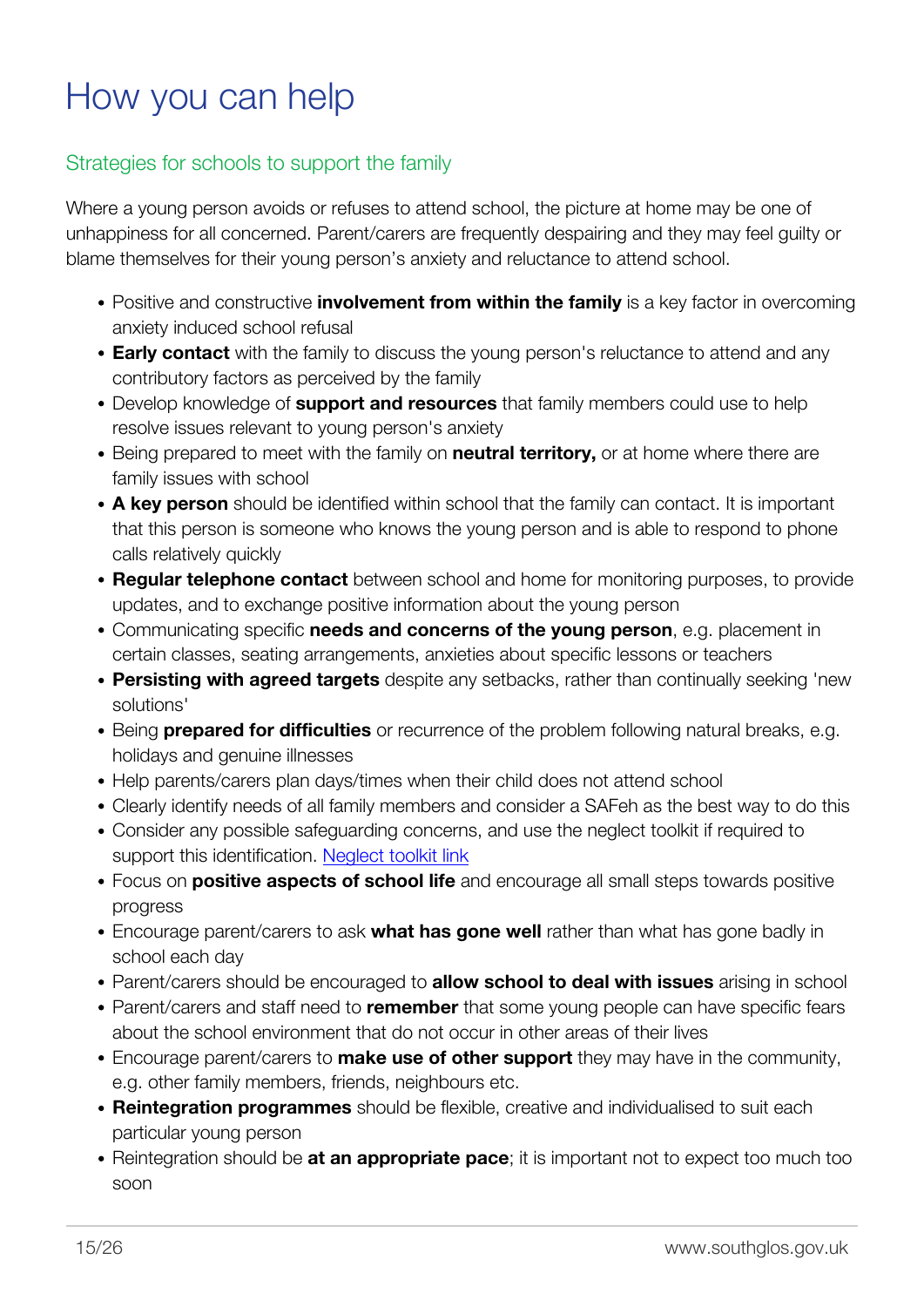Everyone working with the young person must offer a **consistent and united** approach

### **Simple interventions, which may help alleviate anxieties**, **include**:

- identifying friends who can walk to and from school with the young person
- identifying a safe area or sanctuary in school where the young person can go if he/she is upset or finds something too difficult
- asking an older young person to act as a mentor in the playground/dining area
- Identifying any in-school issues that are worrying the young person and find ways to help the young person deal with them
- speaking to other staff as necessary and involving existing school systems to help e.g. pastoral support
- It is important that all staff either welcome the young person back to school or help integrate them in a consistent way

### **If a young person has been away from school for more than a week**, the following should be considered:

- arrange for appropriate work to be sent home with clear and reasonable expectations, so that there are fewer issues about 'missed work'
- arrange for marked work to be returned to the young person with constructive comments
- reassure the young person that arrangements for external examinations and coursework submission can be arranged
- set up a return to school programme which may involve a part-time timetable
- talk with the young person about what he/she is comfortable saying to friends on returning to school after a period of absence
- tell other staff about the return to school programme and make sure that arrangements will work (small details really matter e.g. seating plans)
- help staff to greet the young person with warmth but without undue fuss
- other approaches which might be used to help e.g. Protective Behaviours

Some young people need extra support to reintegrate to school. In such cases, it may be useful to consider a request for help from other professionals.

### Ensure that a Team Around the Child is in place (TAC)

Whenever additional needs are identified in a young person it is important that a holistic assessment of need that is proportionate to the difficulties has been carried out. This could be an internal assessment, the Single Assessment Framework early help (SAFeh), or under an Education Health and Care Plan (EHCP), depending on the individual circumstances. In all it is important that the young person is aware of and involved in agreeing with the support in place.

In all of the examples below it will be important to be clear on how you are going to know actions have been completed and outcomes successfully met. Clear SMART targets/outcomes should be set, and success measures agreed by everyone. This should be in small steps rather than an unrealistic or unachievable big target e.g. young person to complete one lesson in English with the whole class every day in week one, rather than young person to fully attend school.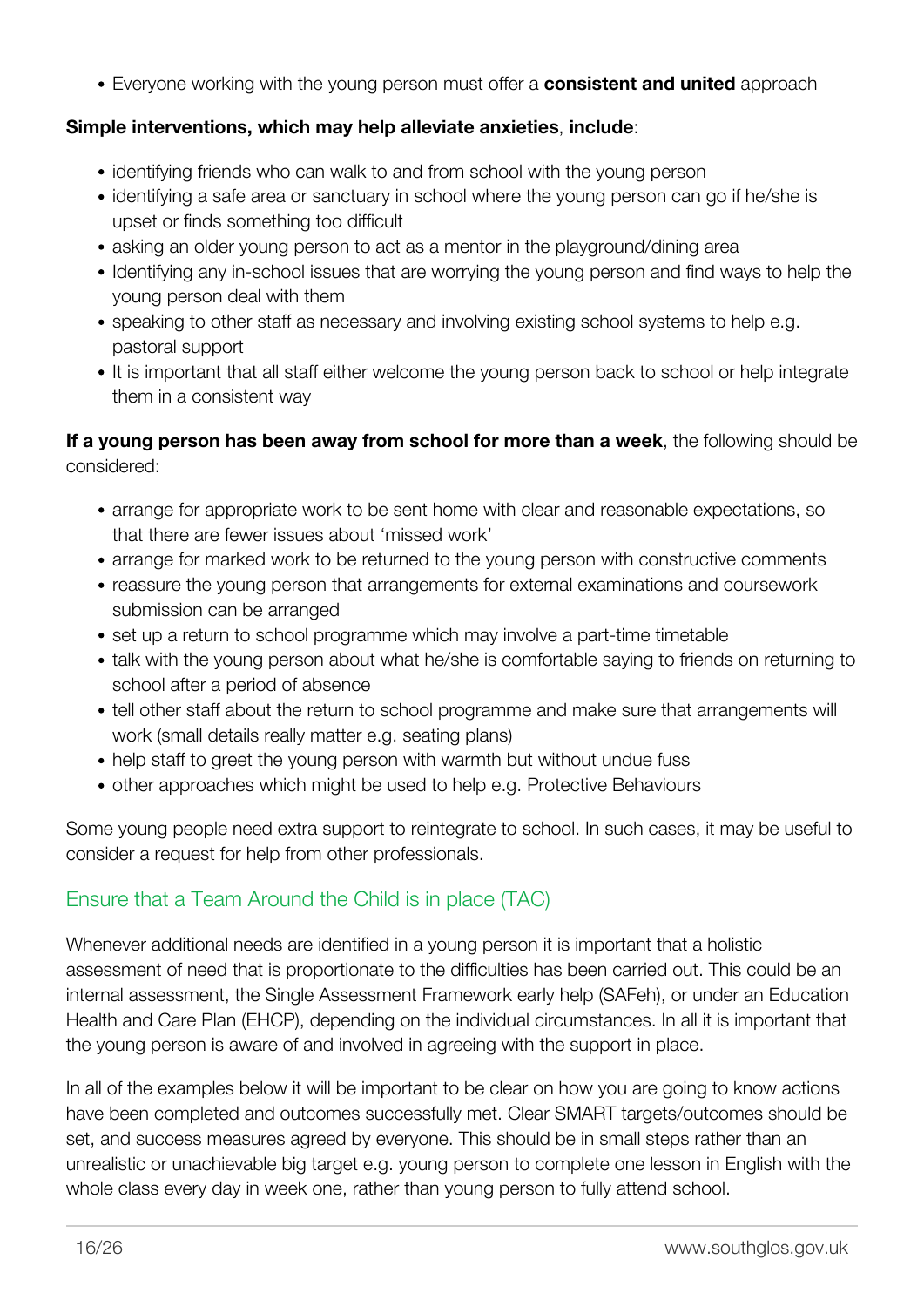In the case of an internal assessment and action plan, the young person needs to be aware of the team in place from the school and family, and involved in developing actions that everyone agrees may help, including achievable actions for themselves.

In the case of a SAFeh, it is important that the young person and family are aware of all the professionals in the team supporting the family, involved in developing and agreeing actions together, and aware of what actions are being carried out by whom.

Under an Education, Health and Care Plan (EHCP) frequent meetings between key people, at least school, young people and parents, should be held to develop action plans that everyone can carry out to support school attendance. This small action plan should be reviewed as part of monitoring the EHCP agreed outcomes.

If you require more guidance on early help or the SAFeh process please contact the Access and Response team. (01454 866000 [Accessandresponse@southglos.gov.uk](mailto:Accessandresponse@southglos.gov.uk))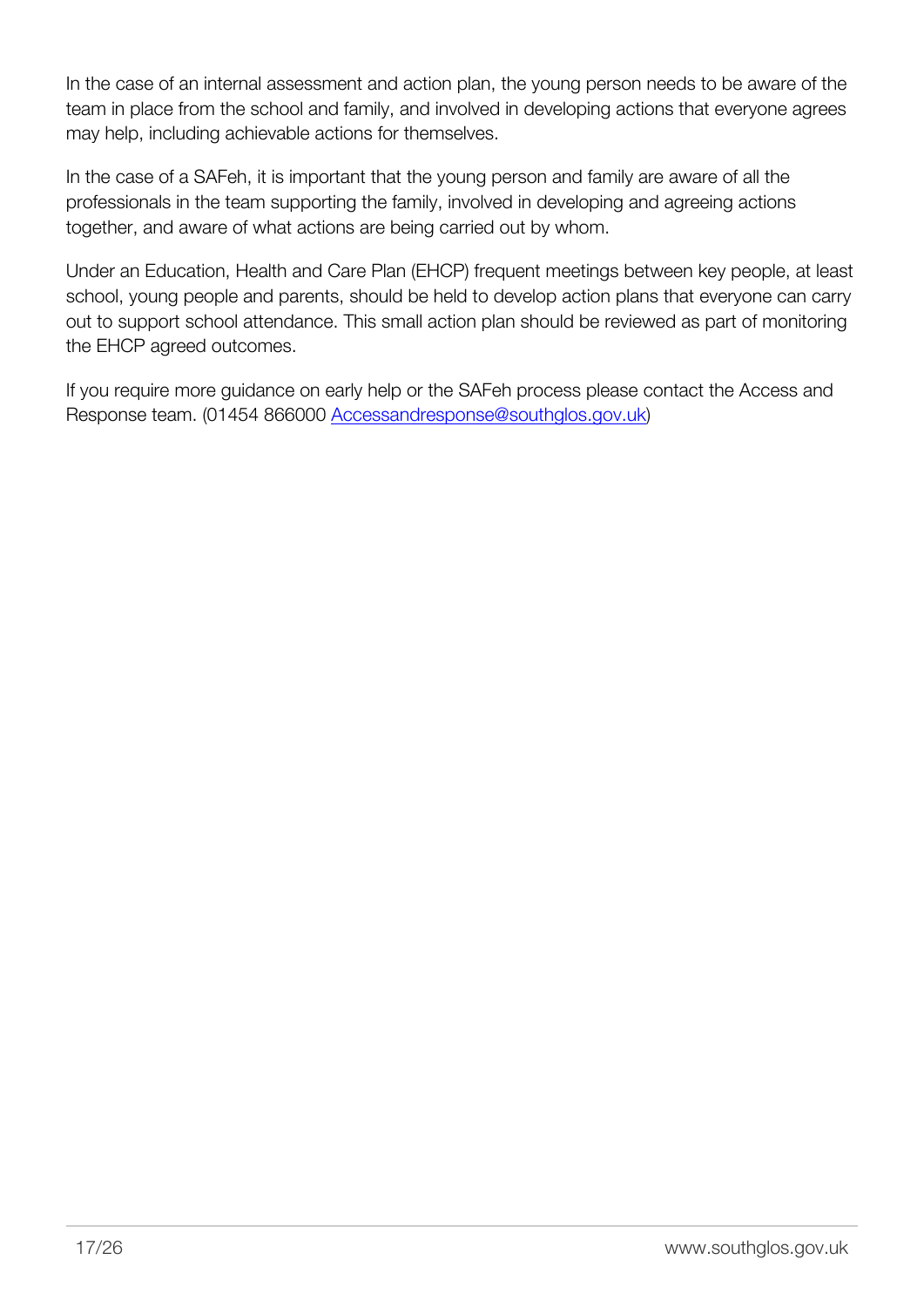# <span id="page-19-0"></span>5. Summary of suggested steps for schools in dealing with anxiety

Preparation:

- 1. Whole school awareness raising on effects of anxiety for staff, pupils and parents
- 2. Whole school training on anxiety / causes / symptoms / effects / school refusal / triggers
- 3. Clear policies and processes for staff to follow:
	- Graduated assessment and action planning for all additional needs of pupils
	- Clear SEND policy and provision maps of available support
	- Pastoral support systems
	- Clear expectations of what each member of the staff team is expected to do
	- Identified members of staff responsible e.g. pastoral support, tutor etc
	- Mechanisms in place to support staff experiencing work place anxiety/stress
	- Curriculum support for all pupils in PSHE
- 4. Prioritising good relationships with parents and carers
- 5. Pupil support available in school (e.g. Learning Mentor, Parent Support, counsellor).
- 6. Staff access to anxiety support tools (South Glos. Guidance booklet and toolkit)
- 7. Regular scrutiny of attendance patterns
- 8. Early identification of non-attendance patterns.
- 9. Internal action planning for all pupils requiring additional support

Steps for schools to take in dealing with anxiety provoked school refusal

- The young person remains on roll and school staff are key to managing it
- Parents are involved immediately
- Use worries and strengths checklist to identify full picture
- Work in partnership with parents and establish an early help action plan
- Review action plan and progress regularly
- Have clear and graduated expectations for young person, parents and staff
- Ensure preventative support takes place (e.g. promoting self-esteem, resilience, transition preparation, etc.)
- Utilise support within school
- Where concerns continue, consider initiating and implementing a SAFeh and Team around the family approach
- Consider involving other professionals (e.g. school health nurse, GP, Education Welfare service, behaviour support services, educational psychology service, CAMHS)
- Consider request for help from Access and Response Team (formerly First Point) using assessments and action plans as evidence of what support has been tried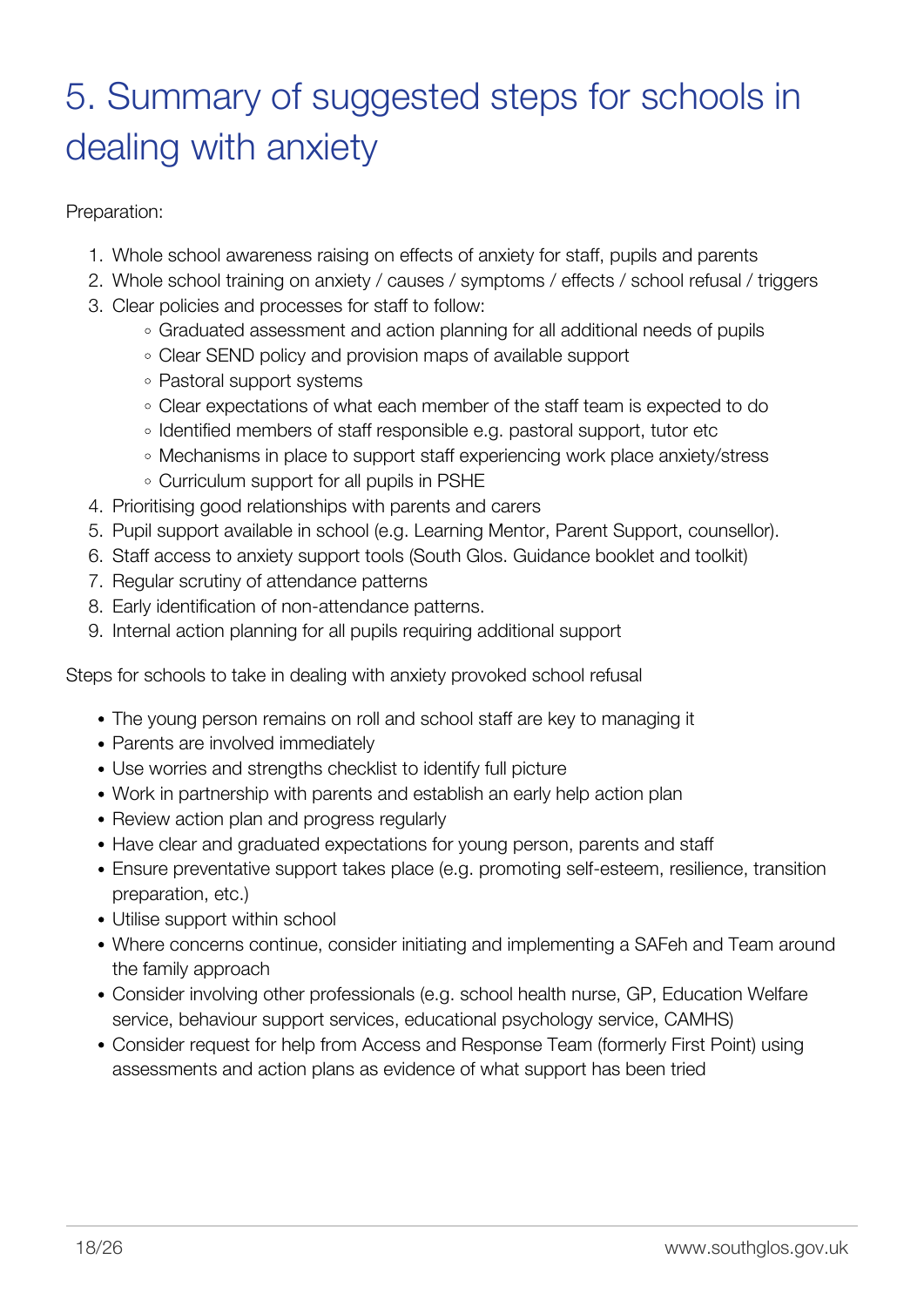# <span id="page-20-0"></span>6. Other professional roles and responsibilities for helping to tackle anxiety

It is usually the school that is able to request support from other services, but sometimes the family will need to do this directly, which makes partnership working important.

### **Access and Response Team** – South Gloucestershire young people's services (**ART requests from schools or parents)**

A team of professionals who accept requests for help for young people's services in the council. They will consider all requests, gather further information and make decisions about which services may be able to offer further support. Some of the services they refer to are below.[Tel:01454](https://edocs.southglos.gov.uk/Tel:01454) 866000 email: [Accessandresponse@southglos.gov.uk](mailto:Accessandresponse@southglos.gov.uk)

### **Educational Psychologists may provide: (request from schools only)**

- A consultation approach when working with schools and families to help them to address concerns about a young person
- Observation and other assessments in order to gain valuable insights
- An approach that draws on principles of solution focused therapy when working with individual young people, school staff and family members
- Work at the whole school level, such as training, to help schools develop an ethos which focuses on emotional wellbeing and positive mental health
- An approach that draws on psychological research and techniques to support the delivery of interventions, including therapeutic interventions
- Signposting for school staff and family members to other relevant professionals
- Liaison with various relevant agencies and professional groups

### **Hospital and Outreach Education PRU: (request from schools only)**

- Take request for involvement from school.
- Liaise with school and health professionals about the nature of difficulty
- Attend a set up meeting in school to discuss arrangements and set integration targets. Arrange support.
- Review arrangements every 6 weeks in school and set new targets. Continue to liaise with health colleagues.
- Support young person back into school
- Monitor when young person returns to school

### **Family and Young People Support FYPS (request from schools or parents via ART for support in SAFeh / early help action plan)**

Working with families, children and young people where there is evidence of more complex needs that have been difficult to address and would lead to poor outcomes if not resolved. Focus is on building skills and resilience within families and young people themselves.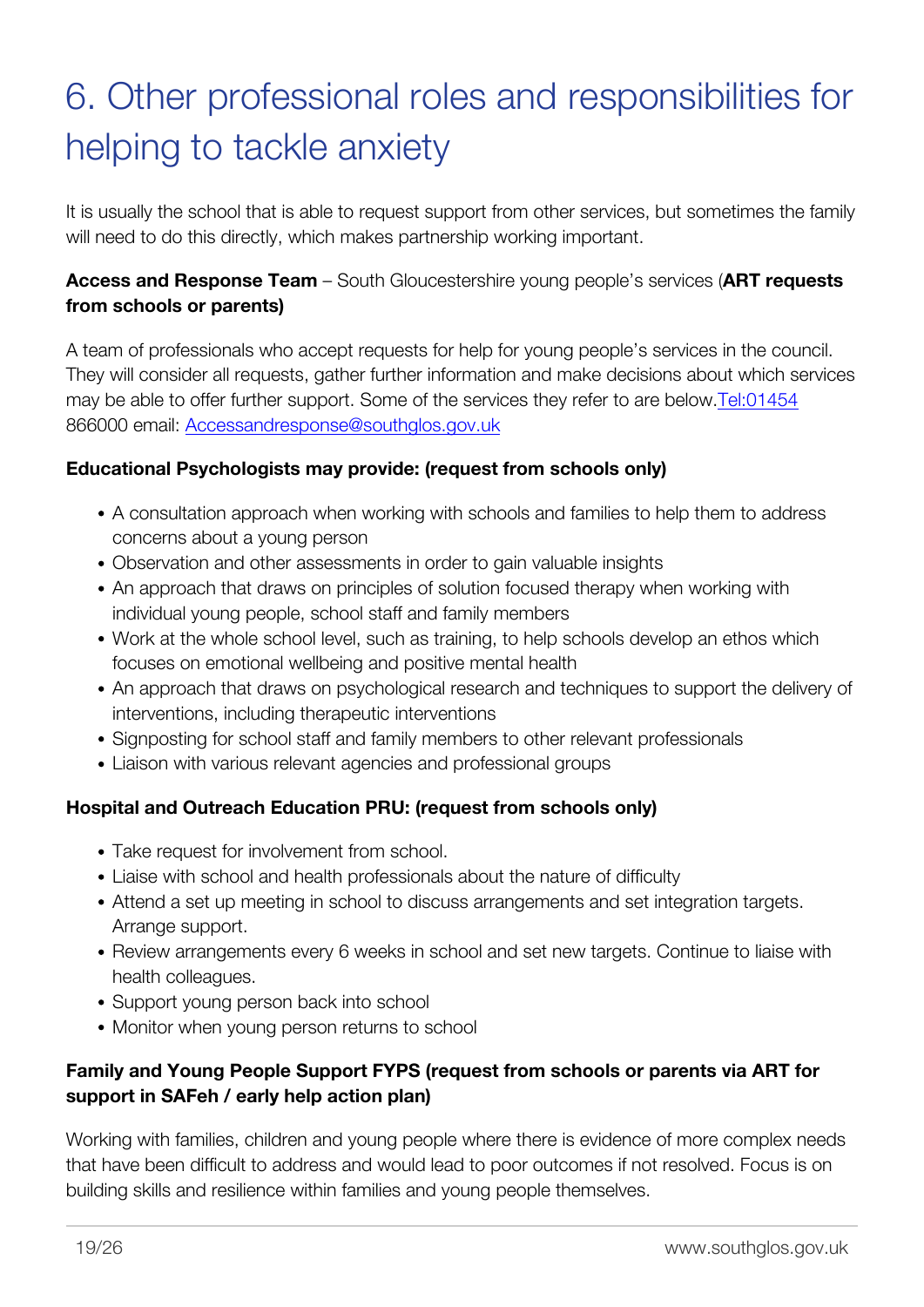### **Education Welfare Services (request from schools only)**

Used by some schools that invest in this traded service, or employ their own, depending on a young person's individual circumstances:

- Accept a request for involvement from school
- Monitor attendance and agree targets
- Liaise with/visit family as appropriate as part of casework
- Request evidence of health needs from appropriate agencies
- Support a request to Hospital and Outreach
- Monitor progress with school
- Refer to other agencies as appropriate
- Initiate a parenting contract
- Convene a network meeting or other multi-agency planning meeting
- Liaise with a range of other professionals

### **[Integra](http://www.integra.co.uk/) (formerly traded support services)**

- Behaviour support
- Ethnic Minority and Traveller Achievement Service (EMTAS)
- Inclusion support services

**[Supportive parents](http://www.supportiveparents.org.uk/)** may be accessed directly by parents/carers or via professionals with parents/carers consent. **(***request from parents only***)**

They may support parents/carers of young people experiencing anxiety about attending school by:

- Providing parents/carers with impartial information and advice.
- Helping parents/carers express their views about their Young person's situation.
- Helping to clarify letters from the School and Local Education Authority.
- Attempting to resolve disagreements about their Young person's special educational needs.
- Attending meetings with parents/carers if they wish.
- Liaising with other relevant agencies and services (with parents/carers consent and agreement).
- Sign posting parents/carers to other relevant agencies and services that may be needed.

### **Health**

**Family Doctor (GP): (request from parents only )** Parents/carers can talk to their doctor on their own, or with their Young person, or they can have an appointment without parents if they are able to do that. The doctor should listen to the concerns and may offer some advice about what to do next.

**Children and Adolescent Mental Health Services: (usually request from GP, and schools only where guidance has been sought first):** Where mental health difficulties are severe, complex, enduring and other interventions have been tried the doctor can also refer to a specialist service where the workers are trained to help young people with problems. This might be at a local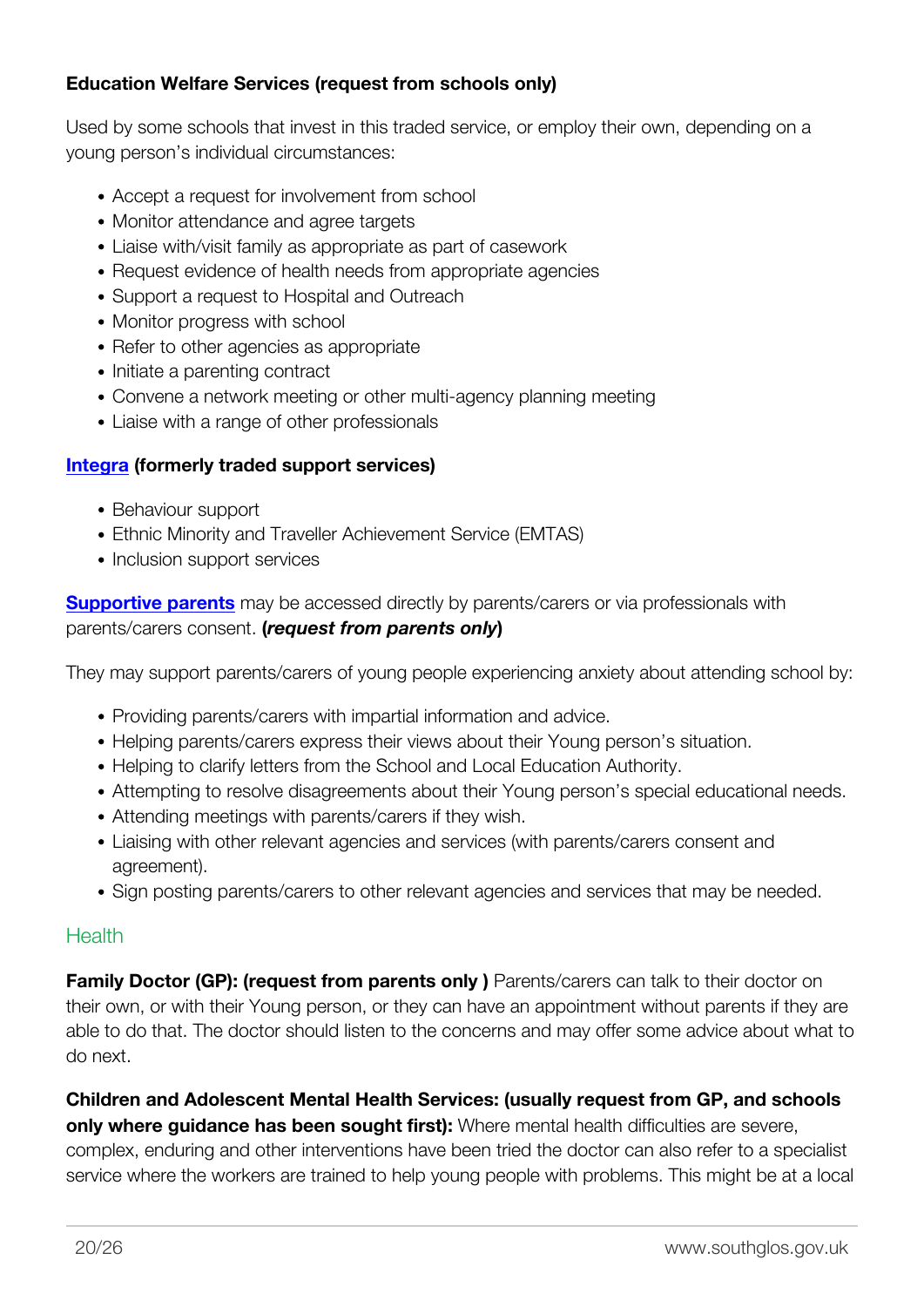service called the **Children and Adolescent Mental Health Services (CAMHS)**. Professionals who work in CAMHS services include psychologists, psychiatrists and psychotherapists. CAMHS should offer help and support to parents and carers as well as the young person.

**Others:** Sometimes young people are anxious about school because of medical problems, for example bowel problems or chronic pain. These young people may be assessed by a health professional, such as a **school health nurse** or a **paediatrician**.

### Parents/Carers

- Contact school to advise on any Special Educational Needs and Disabilities (SEND) or health issues and to ask for help re non-attendance
- Provide information on GP/CAMHS/Community Paediatrician
- Encourage young person to return to school
- Work with Education Welfare Service, school and other professionals to ensure full time attendance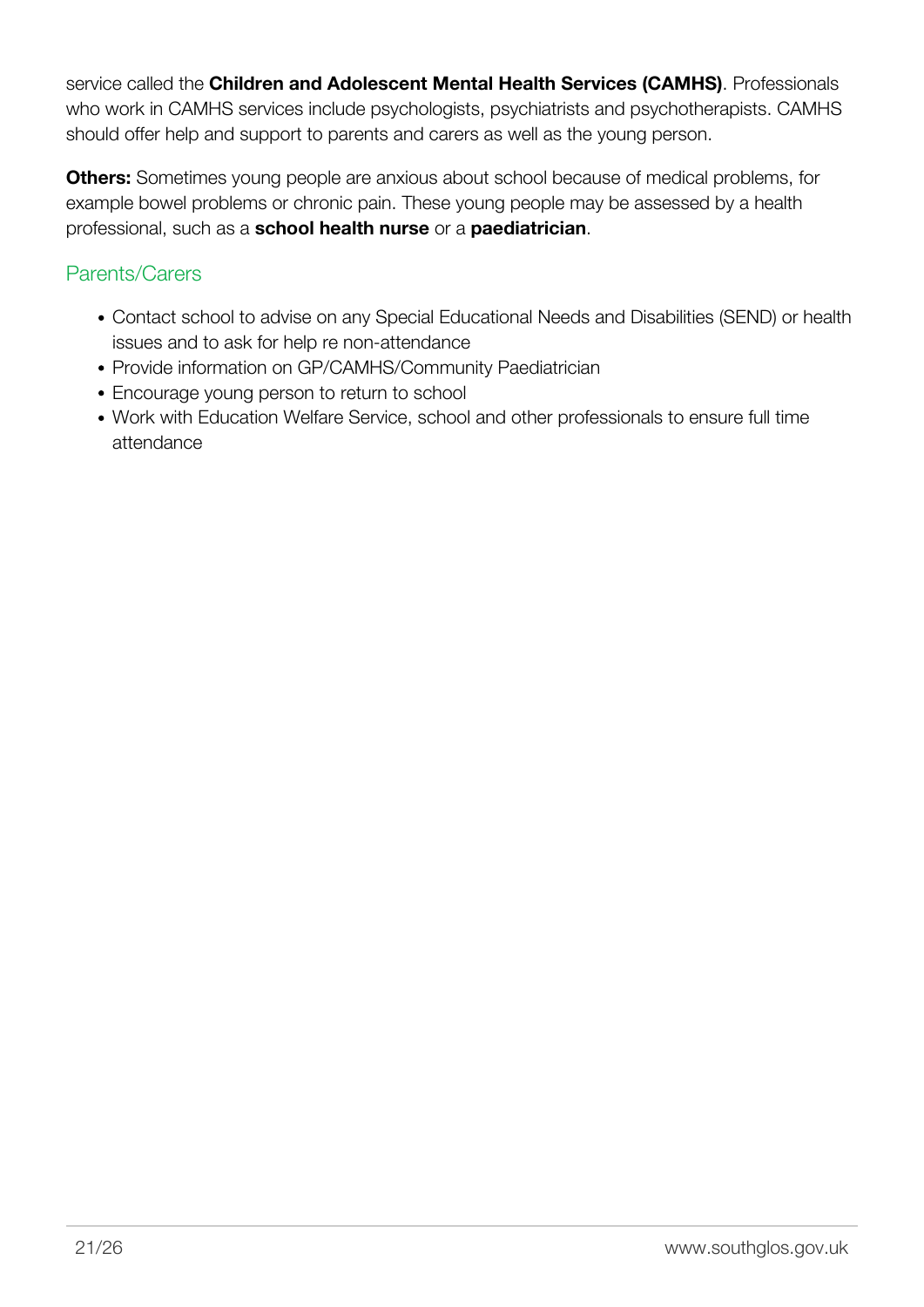# <span id="page-23-0"></span>7. Publications that offer support and guidance to schools on developing wellbeing and positive mental health

### Wellbeing in four policy areas

This document is aimed at policy makers. It raises issues on the need for an overarching wellbeing strategy.

[http://b.3cdn.net/nefoundation/ccdf9782b6d8700f7c\\_lcm6i2ed7.pdf](http://b.3cdn.net/nefoundation/ccdf9782b6d8700f7c_lcm6i2ed7.pdf)

What works in promoting social and emotional well-being and responding to mental health problems in schools?

This advice covers two overlapping areas of school practice: promoting positive social and emotional wellbeing for all in schools, and tackling the mental health problems of pupils in more serious difficulty. It is designed to support schools, in particular, school leaders, in the delivery of their work on these two areas and complements other recent guidance from the Department for Education and from Public Health England. It has a useful reference list at the back. [http://www.ncb.org.uk/media/1197143/ncb\\_framework\\_for\\_promoting\\_well-being\\_and\\_respondin](http://www.ncb.org.uk/media/1197143/ncb_framework_for_promoting_well-being_and_responding_to_mental_health_in_schools.pdf) [g\\_to\\_mental\\_health\\_in\\_schools.pdf](http://www.ncb.org.uk/media/1197143/ncb_framework_for_promoting_well-being_and_responding_to_mental_health_in_schools.pdf)

### The link between pupil health and wellbeing and attainment

This briefing offers head teachers, governors and school staff a summary of the key evidence that highlights the link between health and wellbeing and educational attainment. It underlines the value for schools of promoting health and wellbeing as an integral part of a school effectiveness strategy, and highlights the important contribution of a whole-school approach. Useful resources and links on page 11

[https://www.gov.uk/government/publications/the-link-between-pupil-health-and-wellbeing-and-att](https://www.gov.uk/government/publications/the-link-between-pupil-health-and-wellbeing-and-attainment) [ainment](https://www.gov.uk/government/publications/the-link-between-pupil-health-and-wellbeing-and-attainment)

### **Promoting children and young people's emotional health and wellbeing**

This document sets out key actions that head teachers and college principals can take to embed a whole-school approach to promoting emotional health and wellbeing. There are interesting and practical case stories are provided at the end of each section. It also references examples how support from school health nurse team, for example, is working.

[https://www.gov.uk/government/publications/promoting-children-and-young-peoples-emotional-h](https://www.gov.uk/government/publications/promoting-children-and-young-peoples-emotional-health-and-wellbeing)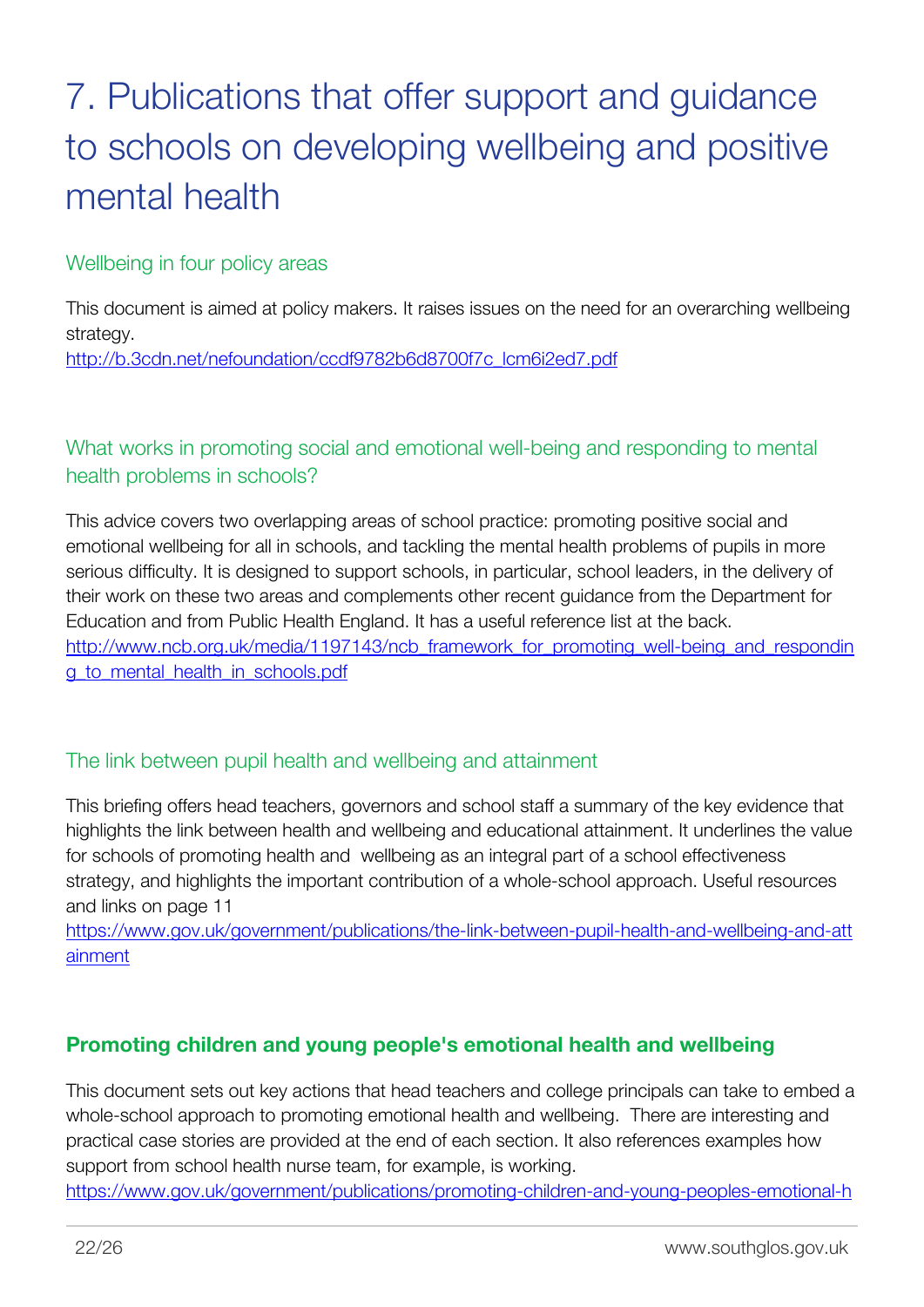### Preparing to teach about mental health and emotional wellbeing

This guidance, along with companion lesson plans to be released during the summer term 2015, aims to help schools to prepare to teach about mental health and emotional health safely and sensitively. It covers all key stages. There is specific reference to anxiety on page 30. Suite of lesson plans: <https://www.pshe-association.org.uk/search/node/mental%20health>

### Where to get help - Information for children, young people and their families in South Gloucestershire

This is a locally produced directory of support that is available on a range of subjects. The first section is on anxiety [SAFeh Toolkit](http://sites.southglos.gov.uk/safeguarding/children/i-am-a-professional/single-assessment-for-early-help-safeh-toolkit/)

### Understanding anxiety

This self help guide from Anxiety UK looks at how anxiety develops and explains the physical, psychological and behavioural symptoms associated with anxiety. There is guidance on the management and treatment of anxiety and crucially details on where you can get support. [http://www.teachersupport.info/get-support/practical-guides/anxiety?gclid=CNK8r4uvksgCFUS4G](http://www.teachersupport.info/get-support/practical-guides/anxiety?gclid=CNK8r4uvksgCFUS4Gwod82oIQw) [wod82oIQw](http://www.teachersupport.info/get-support/practical-guides/anxiety?gclid=CNK8r4uvksgCFUS4Gwod82oIQw)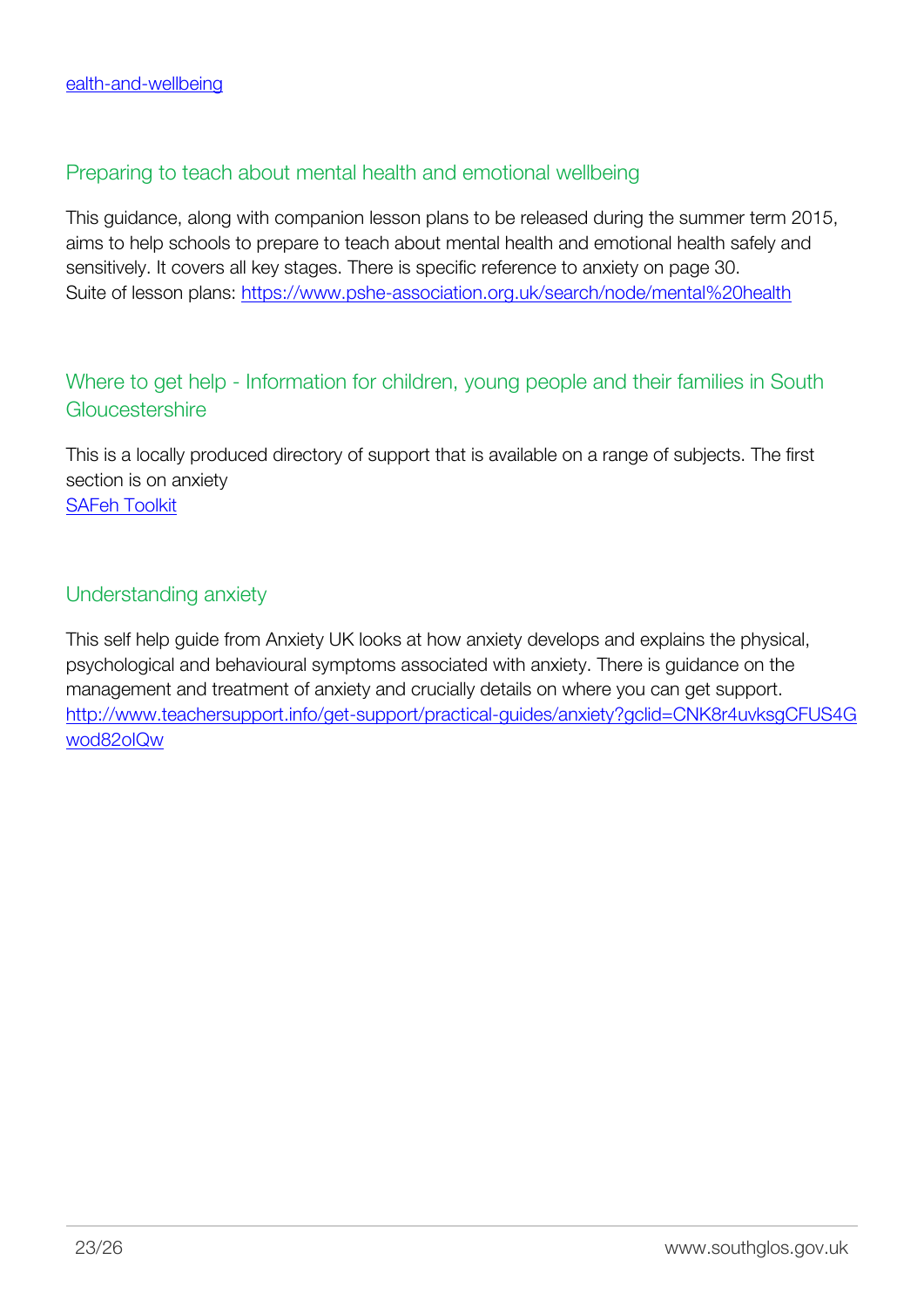### <span id="page-25-0"></span>**References**

Brandibas, G, Jeunier, B, Clanet, C and Fouraste, R (2004); Truancy, School Refusal and Anxiety; School Psychology International 25; pp117-126

Ollendick, T and Mayer, J (1984); 'School Phobia'; in Turner, S (Ed.) Behavioral Theories and Treatment of Anxiety; New York: Plenum

Thambirajah, M S, Grandison, K J & De-Hawes, L (2008); Understanding school refusal

A Handbook for Professionals in Education, Health and Social Care; Jessica Kingsley Publishers

West Sussex County Council (2004); Emotionally based school refusal – Guidance for schools and support agencies

Emotionally Based School Refusal - Guidance for educational settings and support service's in North Somerset – North Somerset County Council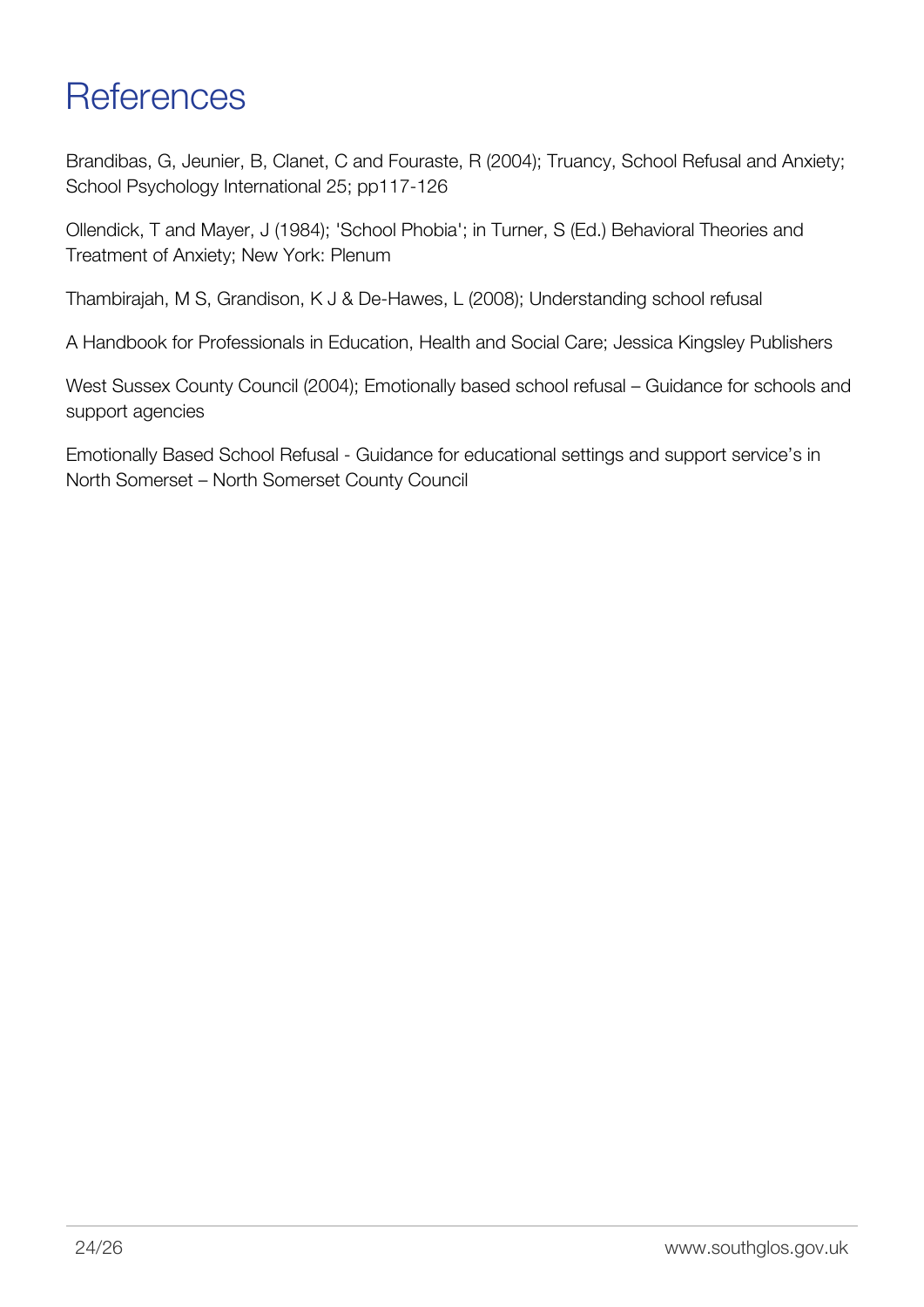### <span id="page-26-0"></span>8. Internet resources for schools

In addition to the above, professionals working with children, young people and their families in settings such as schools may find the following resources useful.

- [Behaviour Handbook](http://sites.southglos.gov.uk/safeguarding/wp-content/uploads/sites/221/2015/05/behaviour-handbook-18-may1.doc)
- [SEN Handbook](http://sites.southglos.gov.uk/safeguarding/wp-content/uploads/sites/221/2015/05/SEN-Handbook-Nov-15.docx)

Integra (South Gloucestershire Council Traded Services)

<http://www.integra.co.uk/>

National Institute for Health and Care Excellence (NICE)

Published evidence-based guidance to improve outcomes for people using the NHS and other public health and social care services. <https://www.nice.org.uk/>

### National Society for the Prevention of Cruelty to Children School Service

The Schools Service enables NSPCC staff to reach out to those younger children helping them to understand and recognise what is and isn't normal behaviour. [http://www.nspcc.org.uk/services-and-resources/services-for-children-and-families/childline-scho](http://www.nspcc.org.uk/services-and-resources/services-for-children-and-families/childline-school-service/) [ol-service/](http://www.nspcc.org.uk/services-and-resources/services-for-children-and-families/childline-school-service/)

### Neglect Toolkit

Information and documents to aid professionals to identify and tackle cases of neglect. [http://sites.southglos.gov.uk/safeguarding/children/i-am-a-professional/safeguarding-guidance-pol](http://sites.southglos.gov.uk/safeguarding/children/i-am-a-professional/safeguarding-guidance-policies-and-plans) [icies-and-plans](http://sites.southglos.gov.uk/safeguarding/children/i-am-a-professional/safeguarding-guidance-policies-and-plans)

Promoting children and young people's emotional health and wellbeing

Public Health England guidance for head teachers and college principals on the 8 principles for promoting emotional health and wellbeing in schools and colleges [https://www.gov.uk/government/publications/promoting-children-and-young-peoples-emotional-h](https://www.gov.uk/government/publications/promoting-children-and-young-peoples-emotional-health-and-wellbeing) [ealth-and-wellbeing](https://www.gov.uk/government/publications/promoting-children-and-young-peoples-emotional-health-and-wellbeing)

### **Royal College of Psychiatrists**

Parents and Youth Information index from The Royal College of Psychiatrists - an independent professional membership organisation and registered charity. Contains leaflets and factsheets relating to anxiety.

<http://www.rcpsych.ac.uk/healthadvice/parentsandyouthinfo.aspx>